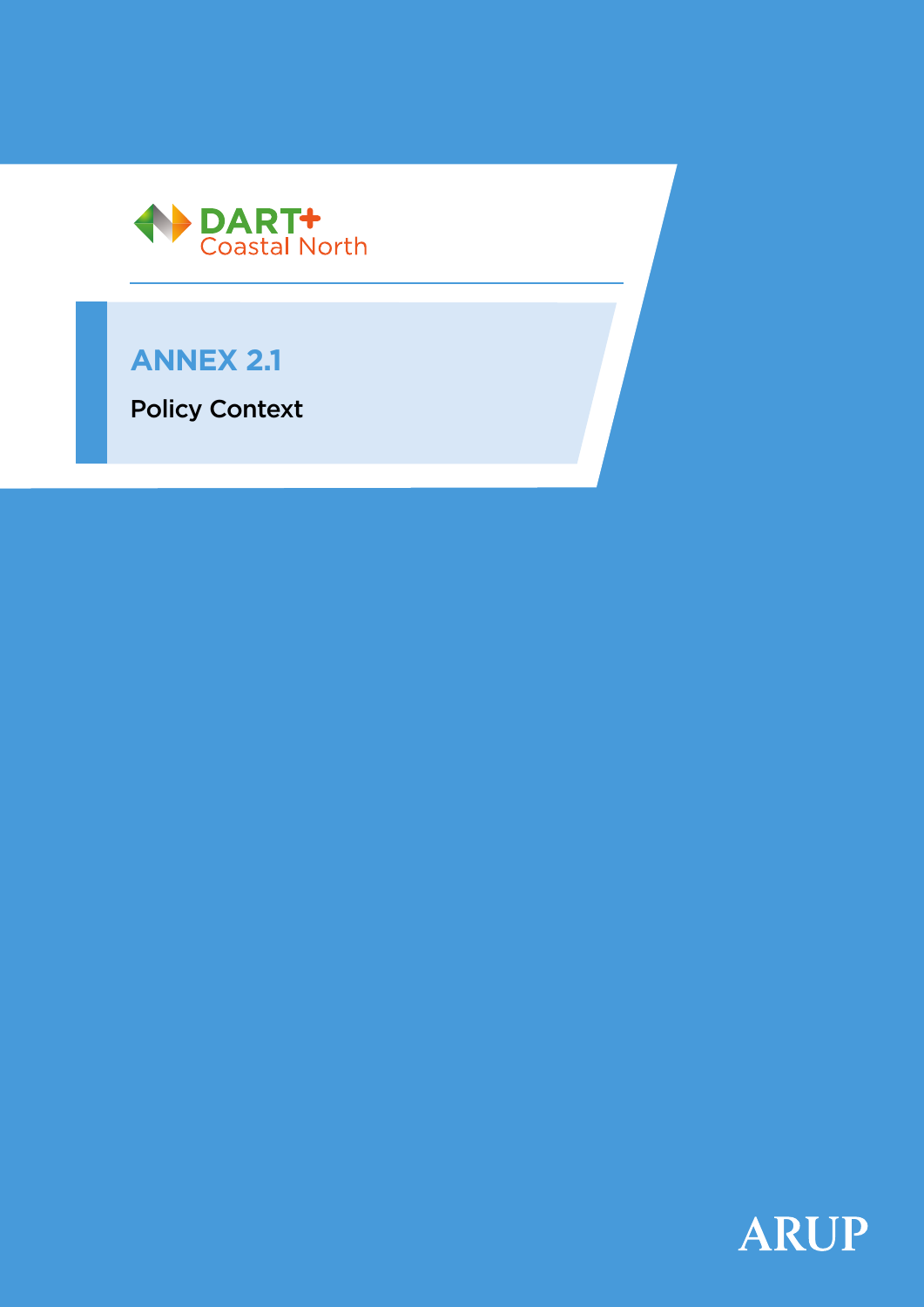

Page

# **Contents**

| <b>Policy Context</b> |                        |    |
|-----------------------|------------------------|----|
| 1.1                   | European Policy        |    |
| 1.2                   | <b>National Policy</b> | 2  |
| 1.3                   | <b>Regional Policy</b> | 9  |
| 1.4                   | <b>Local Policy</b>    | 13 |
| 15                    | Conclusion             | つう |

## **Tables**

| Table 1-1: NDP Strategic Investment Priorities and actions                                                                        |                             |
|-----------------------------------------------------------------------------------------------------------------------------------|-----------------------------|
| <b>Figures</b>                                                                                                                    |                             |
| Figure 1-1: National Strategic Outcomes Source: Project Ireland 2040                                                              | $\mathcal{D}_{\mathcal{L}}$ |
| Figure 1-2: Dublin Metropolitan Area Strategic Plan Source: Eastern and<br>Midland Regional Spatial & Economic Strategy 2019-2031 | 11                          |
| Figure 1-3: 2035 Greater Dublin Area Heavy Rail Network Source: Transport<br>Strategy for the Greater Dublin Area 2016-2035       | 12                          |
| Figure 1-4: Baldoyle-Strapolin LAP Map 2013-2019 Source: Baldoyle-Strapolin<br>Local Area Plan                                    | 19                          |
| Figure 1-5: Core Strategy Map Source Meath Development Plan 2021-2027                                                             | 22                          |
| Figure 1-6: Louth Core Strategy Map Source: Louth County Development Plan<br>2021-2027                                            | 24                          |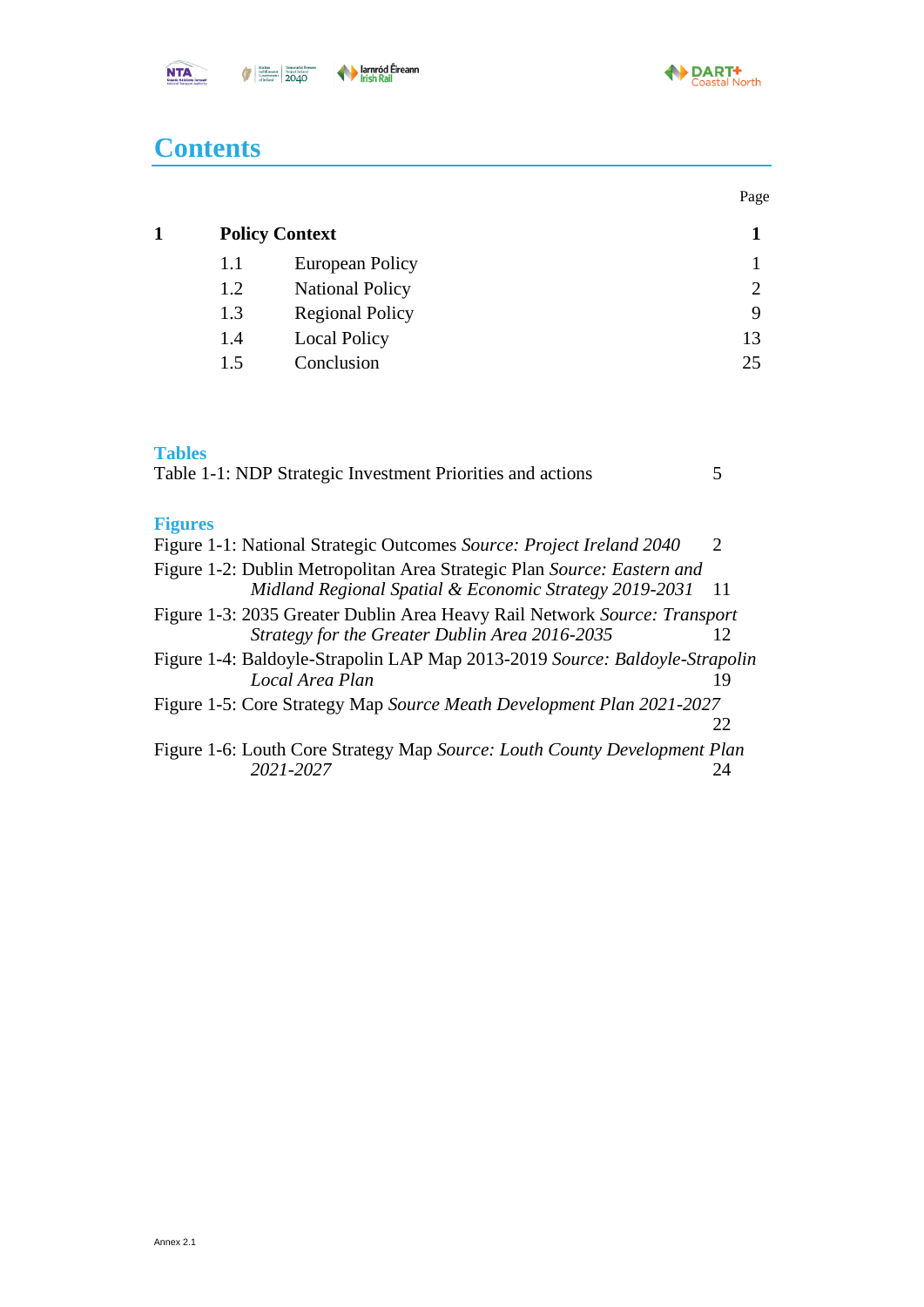

# <span id="page-2-0"></span>**1 Policy Context**

The following sections of this report provide an overview of the strategic fit of the DART+ Programme and DART+ Coastal North project in relation to European, national, regional, and local policy. Reference should also be made to Annex 2.2: Useful Links which contains links to relevant supporting policies and documents.

It should be noted that some of the documents referenced below are currently under review. The analysis of each document will be updated if revisions or adoption occurs during the Railway Order Process.

# <span id="page-2-1"></span>**1.1 European Policy**

#### **Trans-European Network for Transport**

The Trans-European Network for Transport (TEN-T) is a European Union policy directed towards the implementation and development of a Europe-wide network of roads, railway lines, inland waterways, maritime shipping routes, ports, airports and rail-road terminals. The network consists of two layers:

**The Comprehensive Network**: Covering all EU regions.

**The Core Network**: A subset of the Comprehensive Network. This consists of the strategically most important connections, linking the most important nodes.

The objective of TEN-T is to close gaps, remove bottlenecks and eliminate technical barriers that exist between transport networks of EU Member States, strengthening the social, economic and territorial cohesion of the Union and contributing to the creation of a single European transport area. Under the [TEN-T](http://publications.europa.eu/resource/cellar/f277232a-699e-11e3-8e4e-01aa75ed71a1.0006.01/DOC_1)  [Regulation \(EU\) No 1315/2013,](http://publications.europa.eu/resource/cellar/f277232a-699e-11e3-8e4e-01aa75ed71a1.0006.01/DOC_1) the Core Network is due to be completed by 31 December 2030, while the Comprehensive Network is due to be completed by 31 December 2050.

The aim of the EU's Transport Policy is to promote a mobility that is efficient, safe, secure and environmentally friendly. Congestion is not just a nuisance for road users, it also results in an enormous waste of fuel and reduces productivity. Many manufacturing processes depend on just-in-time deliveries and free flow transport for efficient production. Congestion costs the EU economy more than 1% of GDP – in other words, more than the EU budget. To reduce this, the EU needs more efficient transport and logistics, better infrastructure and the ability to optimise capacity use. The EU Commission also recognises that Europe needs transport which is cleaner and less dependent on oil. Moving towards low-carbon and more energy efficient transport, as well as developing more efficient urban and intermodal transport solutions are essential alternatives to developing a more environmentally friendly transport policy.

Regulation (EU) No 1315/2013 sets out the requirements for rail infrastructure that form part of the TEN-T infrastructure network, both Core (2030) and Comprehensive (2050), and states under Article 12(2)(d), the following: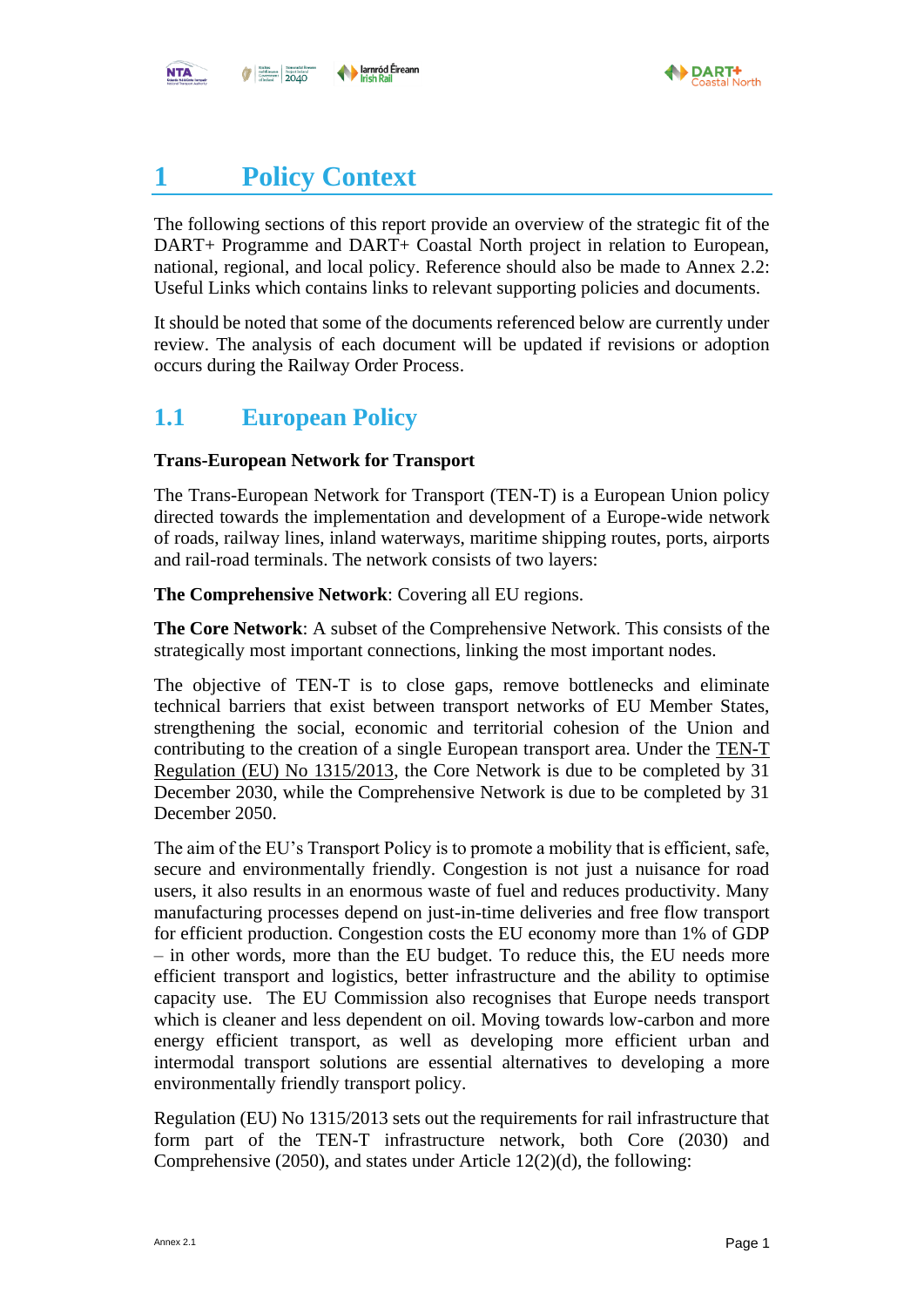



*"Member States shall ensure that the railway infrastructure:*

*(d) save in the case of isolated networks, is fully electrified as regards line tracks and, to the extent necessary for electric train operations, as regards sidings;"*

The DART+ Programme including the DART+ Coastal North project is consistent with the objectives of the Trans-European Network for Transport. It will involve the creation of a rail mode transport which is cleaner and less dependent on oil, and more energy efficient. It will allow for more efficient transportation along the east coast of Ireland, and encourage greater use of public transportation, reducing the dependency on car-based commuting.

# <span id="page-3-0"></span>**1.2 National Policy**

### **Project Ireland 2040: National Planning Framework**

The National Planning Framework (NPF) is the Government's high-level strategic plan for shaping the future growth and development of the country by 2040. It is a framework to guide public and private investment, to create and promote opportunities to protect and enhance the environment.



<span id="page-3-1"></span>**Figure 1-1: National Strategic Outcomes** *Source: Project Ireland 2040*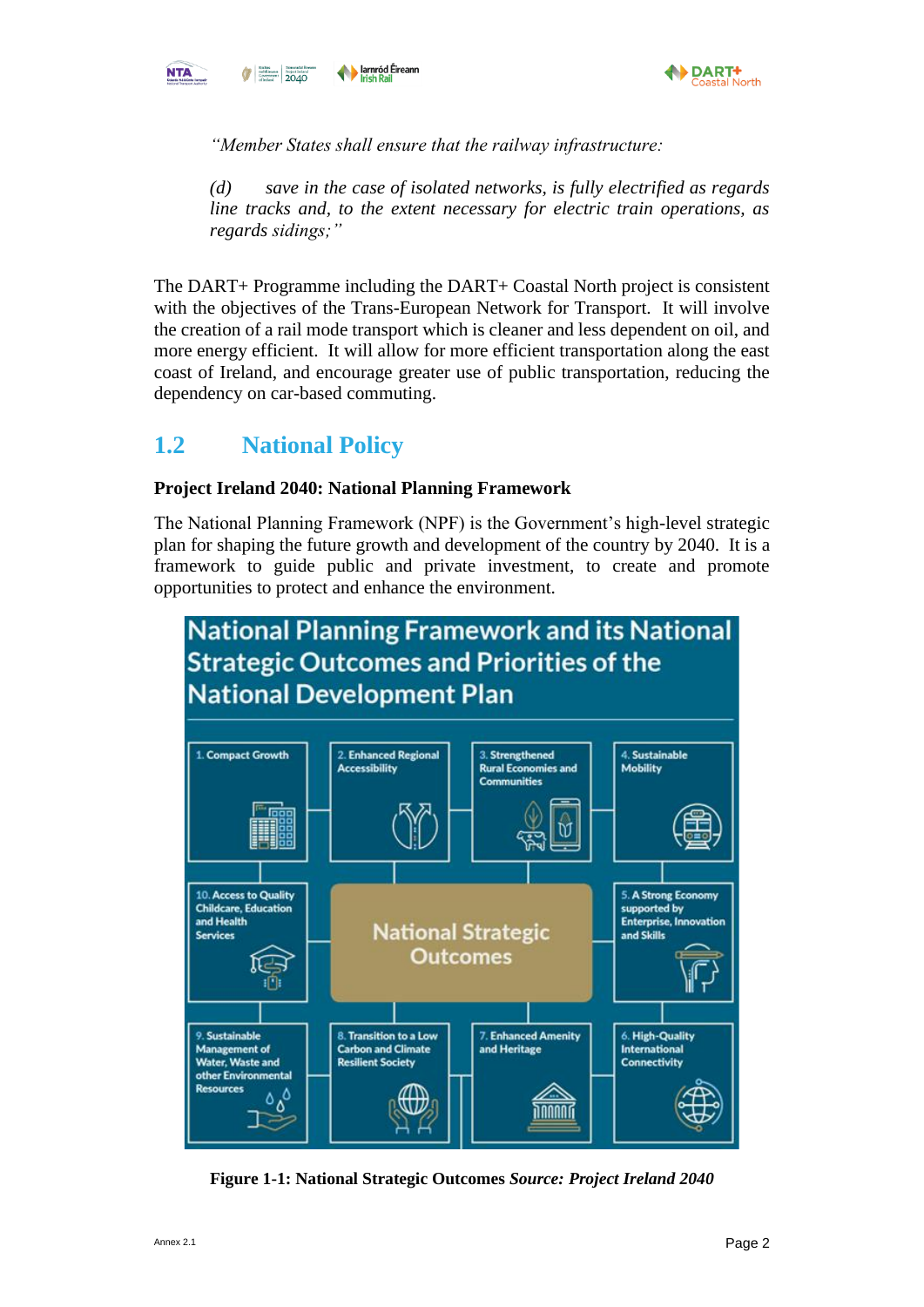



There are 10 "National Strategic Outcomes" a number of which are relevant to the proposed development:

#### *"Compact Growth*

*Carefully managing the sustainable growth of compact cities, towns and villages will add value and create more attractive places in which people can live and work. All our urban settlements contain many potential development areas, centrally located and frequently publicly owned, that are suitable and capable of re-use to provide housing, jobs, amenities and services, but which need a streamlined and co-ordinated approach to their development, with investment in enabling infrastructure and supporting amenities, to realise their potential. Activating these strategic areas and achieving effective density and consolidation, rather than more sprawl of urban development, is a top priority."*

The DART+ Coastal North project will, by providing a more efficient public transport infrastructure, make urban areas and zoned lands along the route, more attractive areas in which to live and work in.

#### *"Sustainable Mobility*

*In line with Ireland's Climate Change mitigation plan, we need to progressively electrify our mobility systems moving away from polluting and carbon intensive propulsion systems to new technologies such as electric vehicles and the introduction of electric and hybrid traction systems for public transport fleets, such that by 2040 our cities and towns will enjoy a cleaner, quieter environment free of combustion engine driven transport systems."*

The DART+ Coastal North project is entirely consistent with this Strategic Outcome in terms of the provision of the electrification of part of a busy public transportation route along the east coast of Ireland.

#### *"Transition to a Low Carbon and Climate Resilient Society:*

*The National Climate Policy Position establishes the national objective of achieving transition to a competitive, low carbon, climate-resilient and environmentally sustainable economy by 2050. This objective will shape investment choices over the coming decades in line with the National Mitigation Plan and the National Adaptation Framework. New energy systems and transmission grids will be necessary for a more distributed, renewables-focused energy generation system, harnessing both the considerable on-shore and off-shore potential from energy sources such as wind, wave and solar and connecting the richest sources of that energy to the major sources of demand."*

The DART+ Coastal North project will encourage less car-based travel and will comply with the objective to reduce carbon emissions in the country.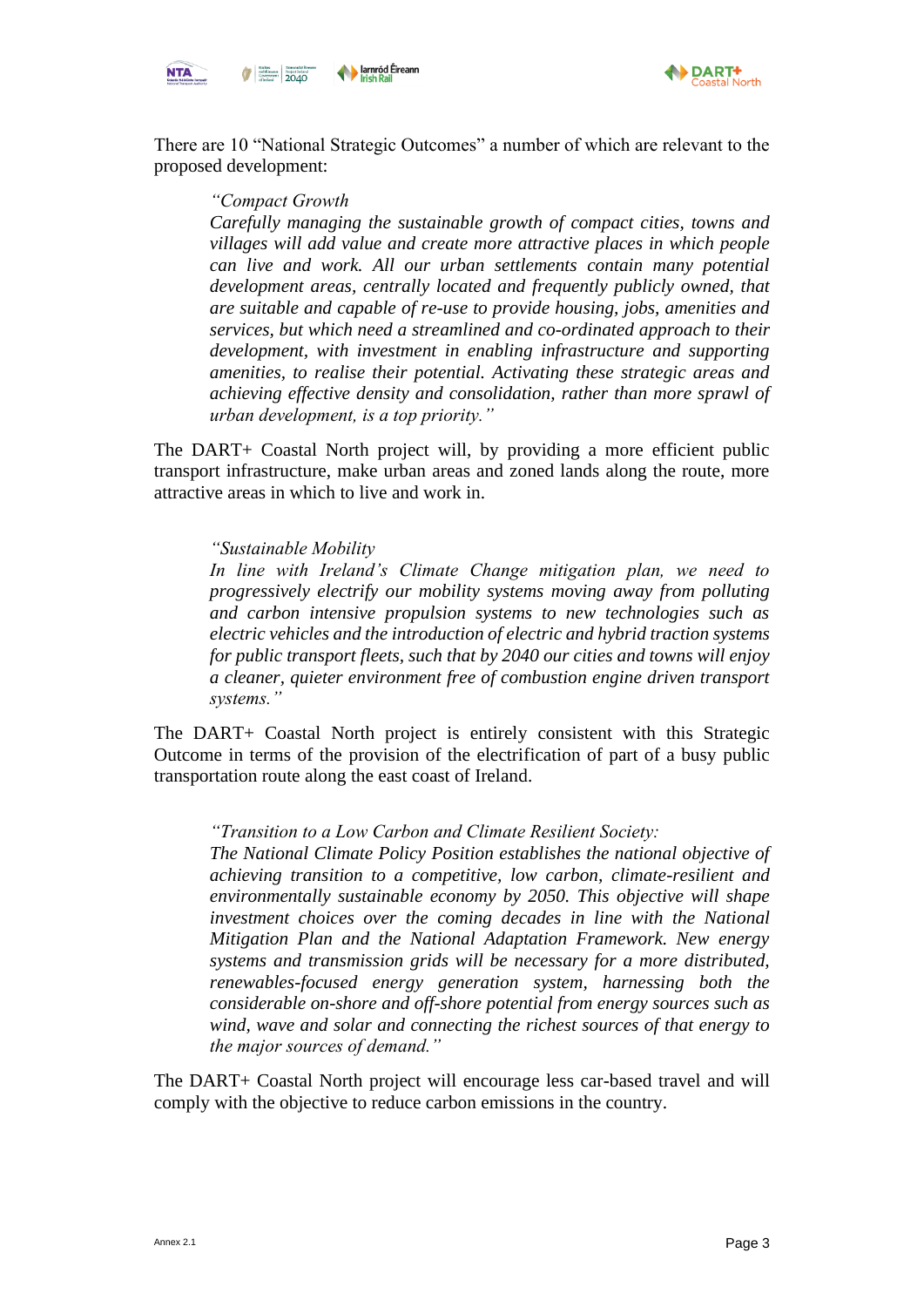



One of the key growth enablers for the Dublin Region is identified as:

*"Delivering the key rail projects set out in the Transport Strategy for the GDA including Metro Link, DART expansion and the Luas green line link to Metro Link."*

The DART+ Coastal project will contribute to the achievements of these outcomes and objectives. As outlined above, it will lead to more compact, railway-based growth along the railway line. It will encourage more sustainable commuting and contribute to a lower carbon environment. It will enhance the growth of the GDA in a more sustainable approach than one based on car transport. It is likely to alleviate pressure on Dublin City and create additional areas in the GDA along the route in which people can live and work.

#### **National Development Plan 2021-2030**

The current NDP sets out the ten-year capital ceilings which will support economic, social, environmental and cultural development across Ireland, incorporating a total public investment of  $\epsilon$ 165 billion from 2021-2030. It takes account of the current Covid-19 crisis and related recovery plans, to ensure alignment with the new programme for Government, to strengthen the alignment with the NPF and to enhance the link with the new Climate Action Plan and other sectoral policies.

To deliver the National Strategic Outcomes set out in the NPF, the NDP identifies the following relevant Strategic Investment Priorities and actions. Note that 'DART+ Expansion Programme' refers to the DART+ Programme.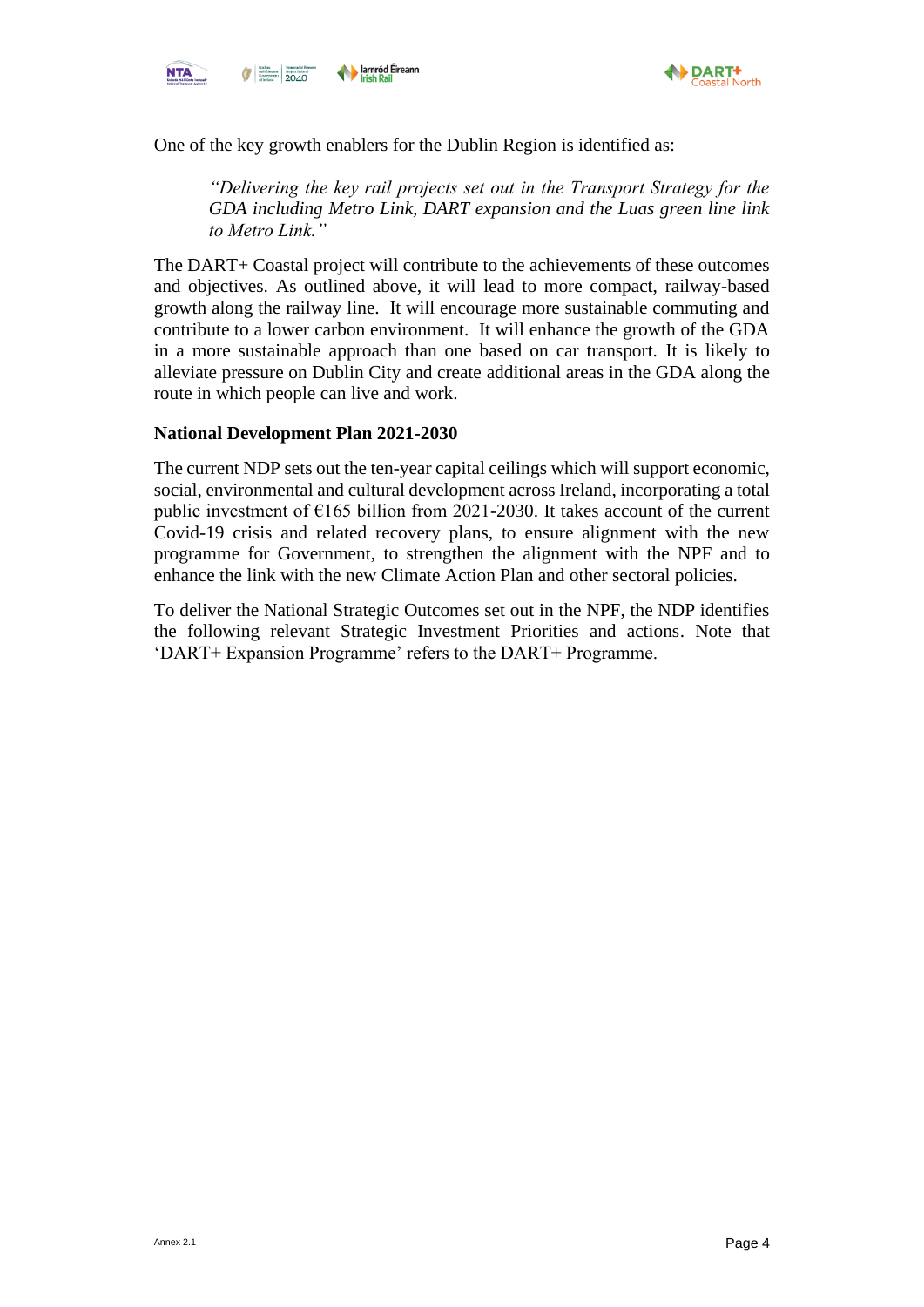

North



<span id="page-6-0"></span>

| <b>National Planning</b><br><b>Framework NSO</b>                                           | <b>NDP</b> Strategic Investment<br><b>Priority</b>                                                                                                                                                         | <b>NDP</b> reference to DART+ Programme                                                                                                                                                                |
|--------------------------------------------------------------------------------------------|------------------------------------------------------------------------------------------------------------------------------------------------------------------------------------------------------------|--------------------------------------------------------------------------------------------------------------------------------------------------------------------------------------------------------|
| NSO 2: Enhanced<br>Regional<br>Accessibility                                               | <b>Public Transport</b>                                                                                                                                                                                    | "Investment in the $DART+$ programme"<br>will address some of the constraints on<br>the Dublin City Centre rail network and<br>provide for additional services for<br>intercity rail services."        |
| NSO 4: Sustainable<br>Mobility                                                             | DART+ Programme                                                                                                                                                                                            | "The DART+ programme will be a<br>cornerstone of rail investment within the<br>lifetime of Project Ireland 2040 and<br>represents the single biggest investment<br>in the Irish rail network."         |
| NSO 8: Transition to<br>Climate-Neutral<br>a<br>Climate<br>and<br><b>Resilient Society</b> | additional 500,000<br>An<br>sustainable mobility journeys<br>per day by 2030.<br>Comprehensive<br>integrated<br>public transport network for<br>Ireland's cities connecting<br>more people to more places. | "Delivering priority public transport<br>programmes including BusConnects,<br>DART+ Expansion Programme and<br>MetroLink so that increased transport<br>demand is met by greener public<br>transport." |

Strategic Investment Priorities have been influenced by the national objective of transitioning by 2050 to a competitive, low-carbon, climate-resilient and environmentally sustainable economy and society. As identified above, the DART+ Coastal North project will contribute to achieving these objectives.

#### **National Investment Framework for Transport in Ireland (December 2021)**

The Department of Transport has prepared and finalised the National Investment Framework for Transport in Ireland (NIFTI). NIFTI is the Department of Transport's high-level strategic framework to support the consideration and prioritisation of future investment in land transport. It represents the Department's contribution to Project Ireland 2040, Government's long-term, overarching strategy to make Ireland a better country for all and to build a more sustainable future. NIFTI has been developed to ensure sectoral investment is aligned with the National Planning Framework (NPF) and supports the delivery of the ten National Strategic Outcomes (NSOs).

As part of NIFTI, a wide range of supporting analysis has been conducted to identify key transport challenges, needs and constraints, both today and in the future. This analysis can divided into three broad categories: context and background, the existing land transport network, and the future land transport network.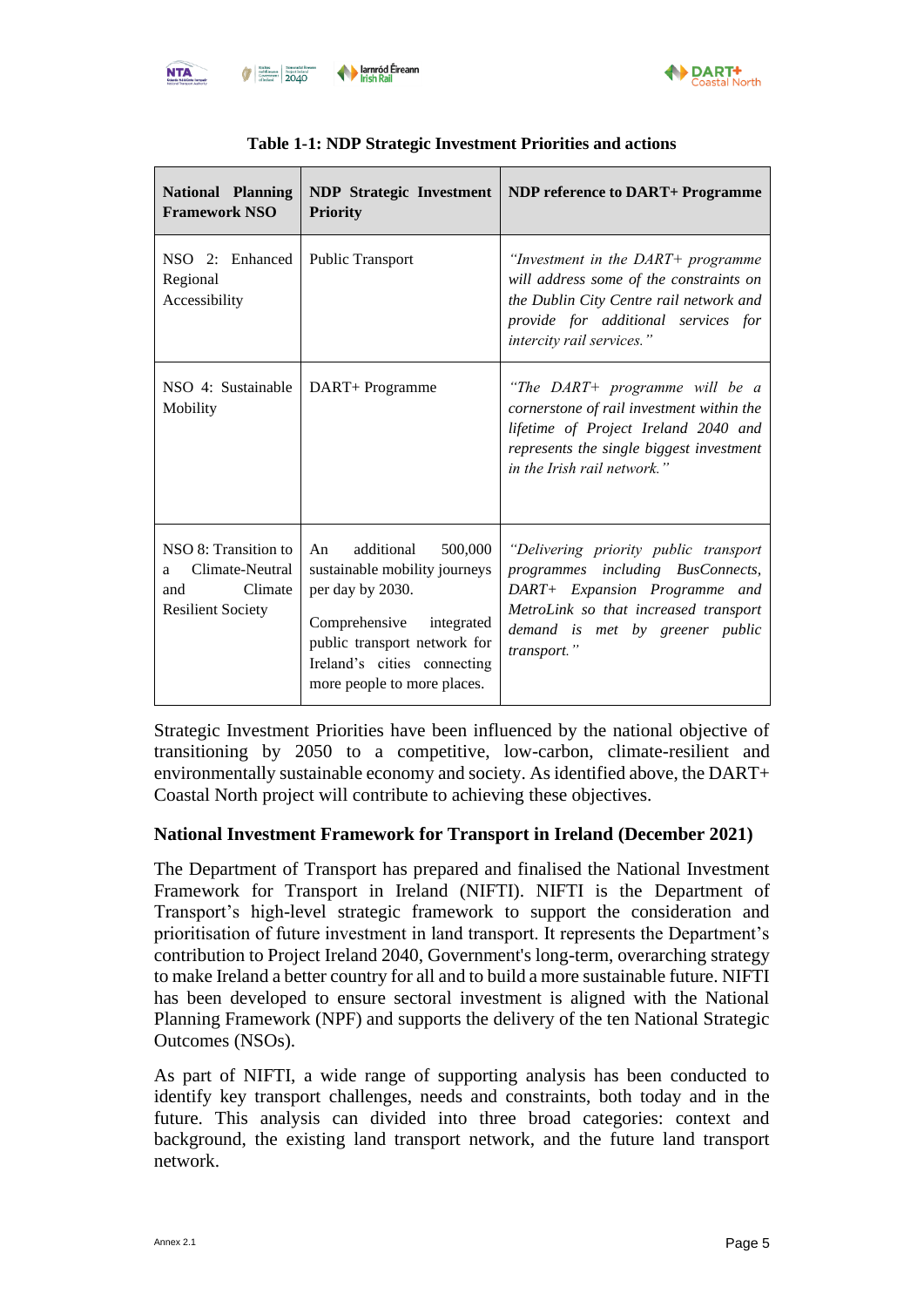



#### The NIFTI states:

*"The right transport investment helps to deliver high-quality travel and supports positive outcomes for society, the environment and the economy. However, these outcomes do not happen by chance. It is important to have in place a framework to guide transport investment and deliver the infrastructure and services we need. That is the purpose of NIFTI.* 

*New transport investments will have to demonstrate their alignment with NIFTI. By extension, this will ensure that investment is aligned with the NPF and its National Strategic Outcomes, resulting in a consistent approach to investment across Government, with transport supporting our growth and development goals. In this way, NIFTI will ensure that transport enables the NPF."*

The NIFTI notes that the National Development Plan identities DART+ as one of the infrastructure projects required in the next decade.

The NIFTI states that in order to address the challenges identified in the supporting analysis, NIFTI establishes four Investment Priorities: Decarbonisation, Protection and Renewal, Mobility of People and Goods in Urban Areas, and Enhanced Regional and Rural Connectivity. Future transport projects must align with these priorities to be considered for funding. Moreover, as the National Strategic Outcomes are embedded in NIFTI, future investment made in accordance with the priorities will support the delivery of the National Planning Framework over the coming decades.

The DART + Coastal North project will comply with the Investment Priorities. It will assist in the decarbonisation of the transport system. It will help in the protection of the environment. It will improve the mobility of people in a sustainable manner. Finally, it will improve regional connectivity between Dublin, Meath and Louth.

#### **Department of Transport: Statement of Strategy 2021-2023**

The Statement of Strategy does not refer to specific projects. However, there are a number of objectives outlined in the Strategic Approach that are relevant to the DART + Coastal North project development:

*"Aligned with the National Planning Framework and the National Economic Plan we will maintain and develop high quality sustainable road, public transport and active travel networks to enable economic activity, essential services and social connections between and within our cities, regions and communities.* 

*We will encourage and support transport networks and services that are environmentally, economically and socially sustainable, in line with the UN Sustainable Development Goals.* 

*We will prioritise the decarbonisation of transport and low carbon technology in line with the EU Green Deal and ambitious government policies.*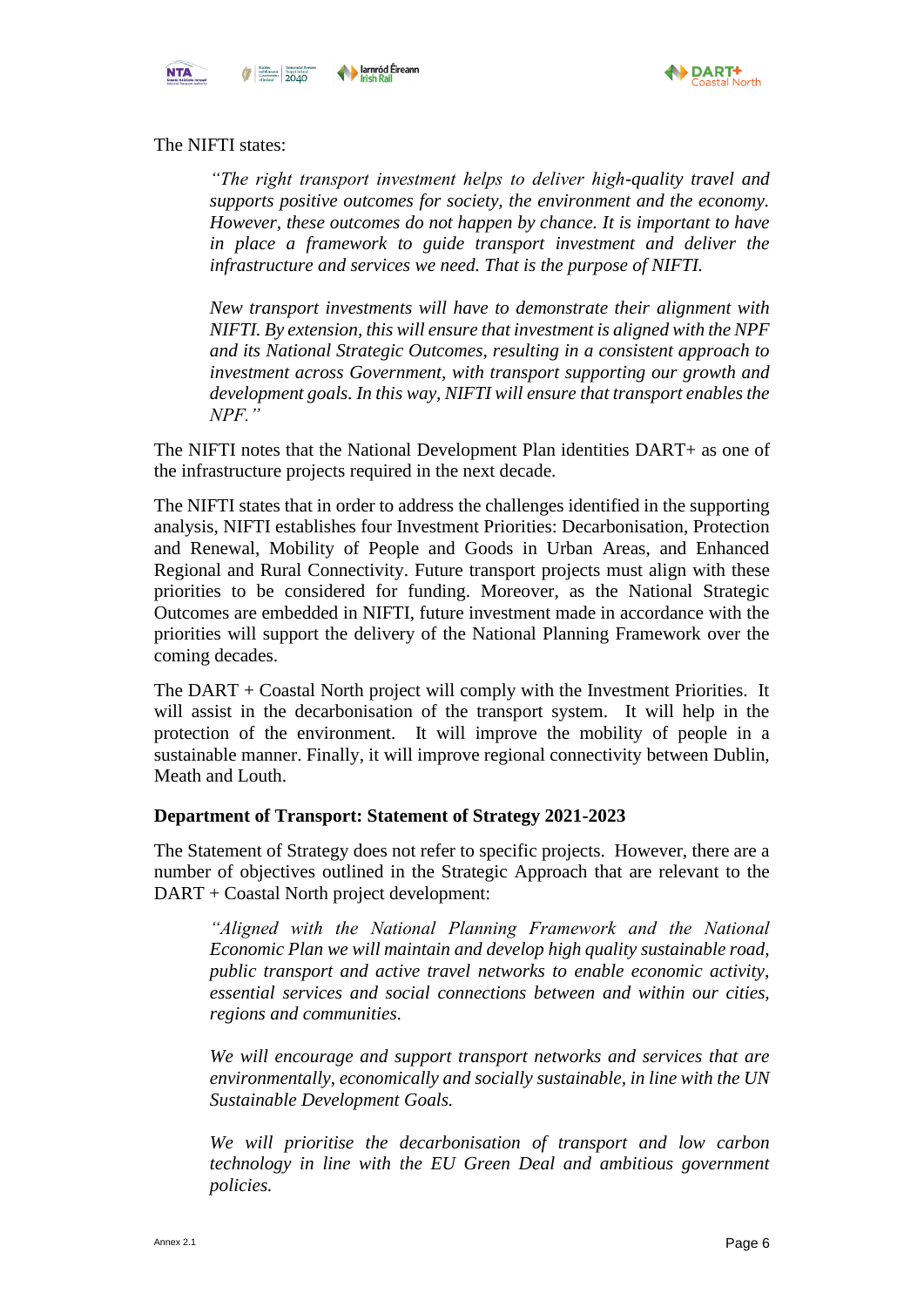



*We will continue to invest in active travel and in our public transport networks, greenways and alternative technologies."*

#### **Building on Recovery: Infrastructure and Capital Investment 2016-2021**

This Capital Plan published by the Department of Public Expenditure and Reform presents the Government's  $E(42)$  billion framework for infrastructure investment in Ireland over the period 2016 to 2021, including a  $\epsilon$ 27 billion multi-annual Exchequer Capital Investment Plan.

The  $E27$  billion Exchequer component of the Capital Plan, supplemented by a new €500 million phase of the PPP programme, is primarily targeted at addressing priority needs in transport, education, housing and health care. The sectoral share on transport is 29%.

The Plan states:

*"High-quality infrastructure is an important element of a modern society and economy. It strengthens economic growth through enhancing efficiency, productivity and competitiveness. Investment in infrastructure also underpins social cohesion through providing the facilities for vital services to people in the form of schools, public transport, healthcare and housing. This Capital Plan reflects the Government's commitment to supporting strong and sustainable economic growth and raising welfare and living standards for all."*

With regard to transport, the plan states:

*As well as population growth, rising economic activity is the main driver of demand for transport. Total road kilometres travelled and annual bus journeys have shown recent increases as the economy improves but remain below pre-crisis peaks; the challenge here is to maintain and safeguard investments and look at measures to address congestion in urban areas as growth places demands on transport infrastructure."*

The plan recognises that it is essential for road, rail and public transport networks to be developed and maintained to the standard required to ensure the safe and efficient movement of people and freight. A  $\epsilon$ 9.6 billion capital investment for transport will be provided over seven years, including  $63.618$  billion in Public Transport.

The plan states:

*"The first phase of a multi-phase DART expansion programme will also begin, with the extension of the DART line to Balbriggan…."*

The DART+ Coastal North project is part of the overall strategy of improved public transport in Ireland, along the east coast in particular.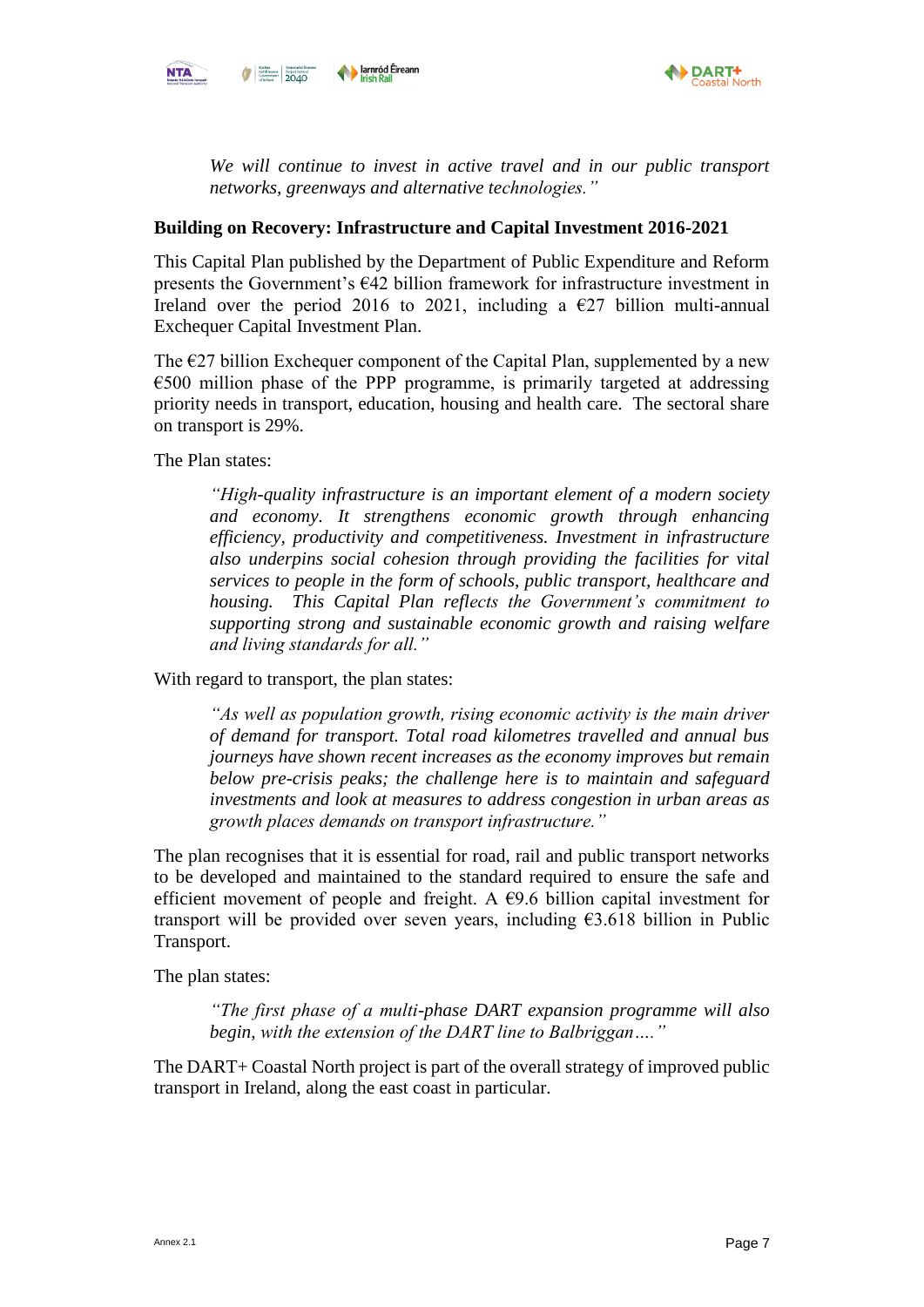

### **Climate Action Plan 2021**

This plan sets a roadmap for taking decisive action to halve the country's emissions by 2030 and reach net zero no later than 2050, as committed to in the Programme for Government.

The Climate Action Plan 2021 sets out a detailed sectoral roadmap designed to deliver a 51% reduction in greenhouse gas (GHG) emissions by 2030. This doubles the ambition of the 2019 Climate Action Plan and will require significant reductions from all sectors.

An action identified to reduce emission in the transport sector is:

*"The proposed pathway in transport is focused on accelerating the electrification of road transport, the use of biofuels, and a modal shift to transport modes with lower energy consumption (e.g. public and active transport)."*

The plan states that transport accounts for approximately 20% of Ireland's greenhouse gas (GHG) emissions. Road transport is responsible for 96% of those GHG emissions. Promoting cleaner, safer and more sustainable mobility is critical for climate policy.

To meet the required level of emissions reduction, by 2030 the Plan sets out a number of targets, the following of which are relevant:

*"Provide for an additional 500,000 daily public transport and active travel journeys* 

*"Increase the fleet of EVs and low emitting vehicles (LEVs) on the road to 945,000, comprising of: [inter alia]* 

• *an expanded electrified rail network."*

Action 240 is directly relevant:

*"Commence delivery of DART+ Programme and continue heavy rail fleet investment."*

The DART+ Coastal North project will be in compliance and will contribute towards the targets identified in the Climate Action Plan. It will help reduce GHG emissions by:

- The provision of a more efficient public transport route, thereby encouraging a modal shift towards public transportation;
- It will become part of the electrified rail network in Ireland.

The DART+ Coastal North project is part of the DART+ Programme which is identified as a specific action in the plan.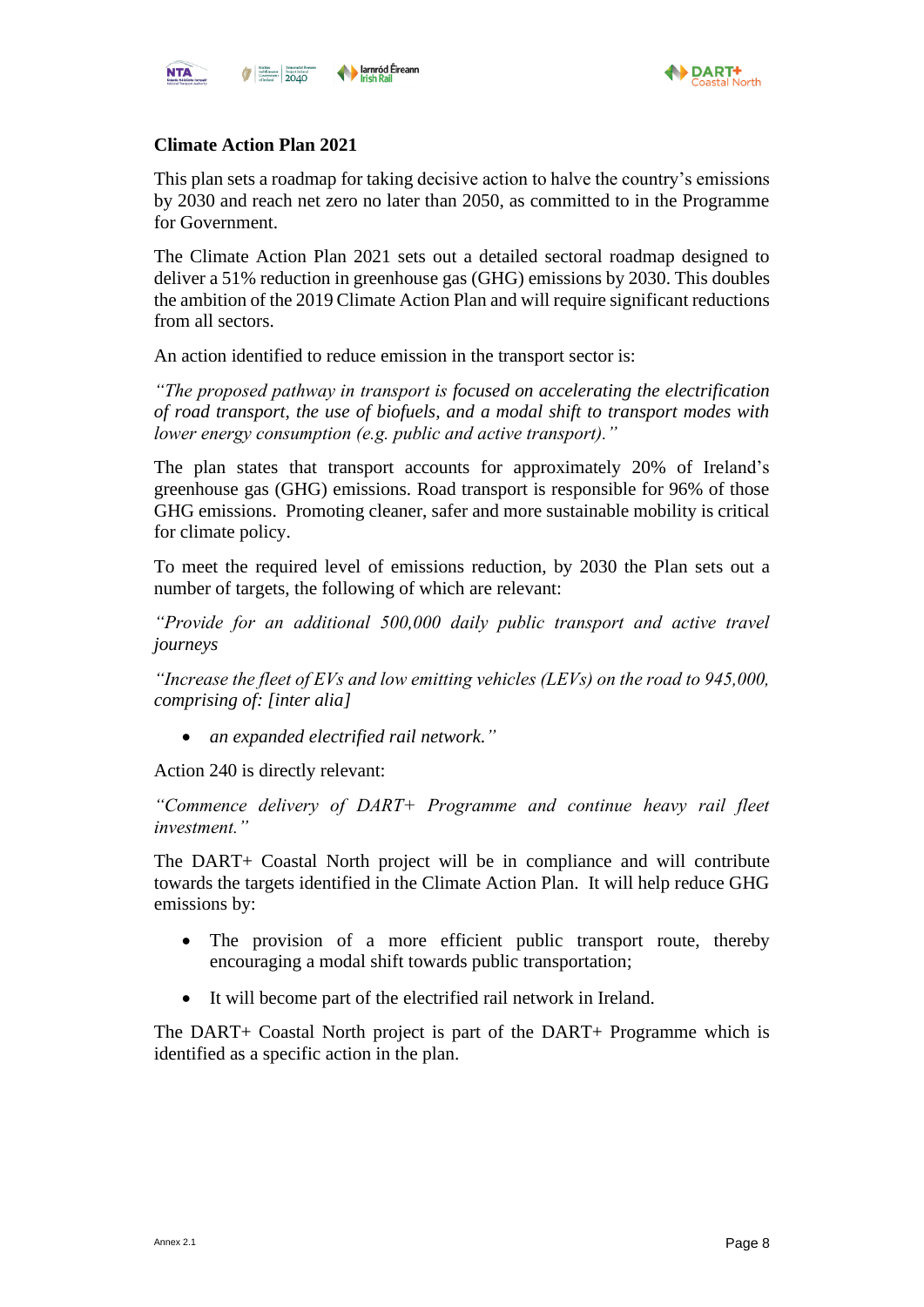



# <span id="page-10-0"></span>**1.3 Regional Policy**

### **Eastern & Midland Regional Assembly, Regional Spatial and Economic Strategy (RSES) 2019-2031**

A RSES is a strategic plan which identifies regional assets, opportunities and pressures and provides appropriate policy responses in the form of Regional Policy Objectives. At this strategic level it provides a framework for investment to better manage spatial planning and economic development throughout the Region.

The principal statutory purpose of the RSES is to support the implementation of Project Ireland 2040 and the economic policies and objectives of the Government by providing a long-term strategic planning and economic framework for the development of the Region. The RSES is required under the Planning and Development Act 2000 to address employment, retail, housing, transport, water services, energy and communications, waste management, education, health, sports and community facilities, environment and heritage, landscape, sustainable development and climate change.

The RSES sets out sixteen Regional Strategic Outcomes, three of which are relevant to the DART + Coastal North project:

*"Sustainable Settlement Patterns Better manage the sustainable and compact growth of Dublin as a city of international scale and develop Athlone, Dundalk, Drogheda and a number of key complementary growth settlements of sufficient scale to be drivers of regional growth. (NSO 1, 7, 10)*

The DART+ Coastal North project will assist in the development of urban settlements along the route, and also Drogheda as a destination in which to live and work in.

*"Compact Growth and Urban Regeneration Promote the regeneration of our cities, towns and villages by making better use of under-used land and buildings within the existing built-up urban footprint and to drive the delivery of quality housing and employment choice for the Region's citizens. (NSO 1)"*

The DART+ Coastal North project will encourage the development of underutilised zoned lands along the route via provision of a more efficient public transport route.

*"Integrated Transport and Land Use Promote best use of Transport Infrastructure, existing and planned, and promote sustainable and active modes of travel to ensure the proper integration of transportation and land use planning. (NSO 2, 6, 8,9)"*

The DART+ Coastal North project will assist in achieving a more balanced approach to the integration of transportation and development, both in terms of employment and residential locations. It will make locations along the route more favourable for both employers and residents.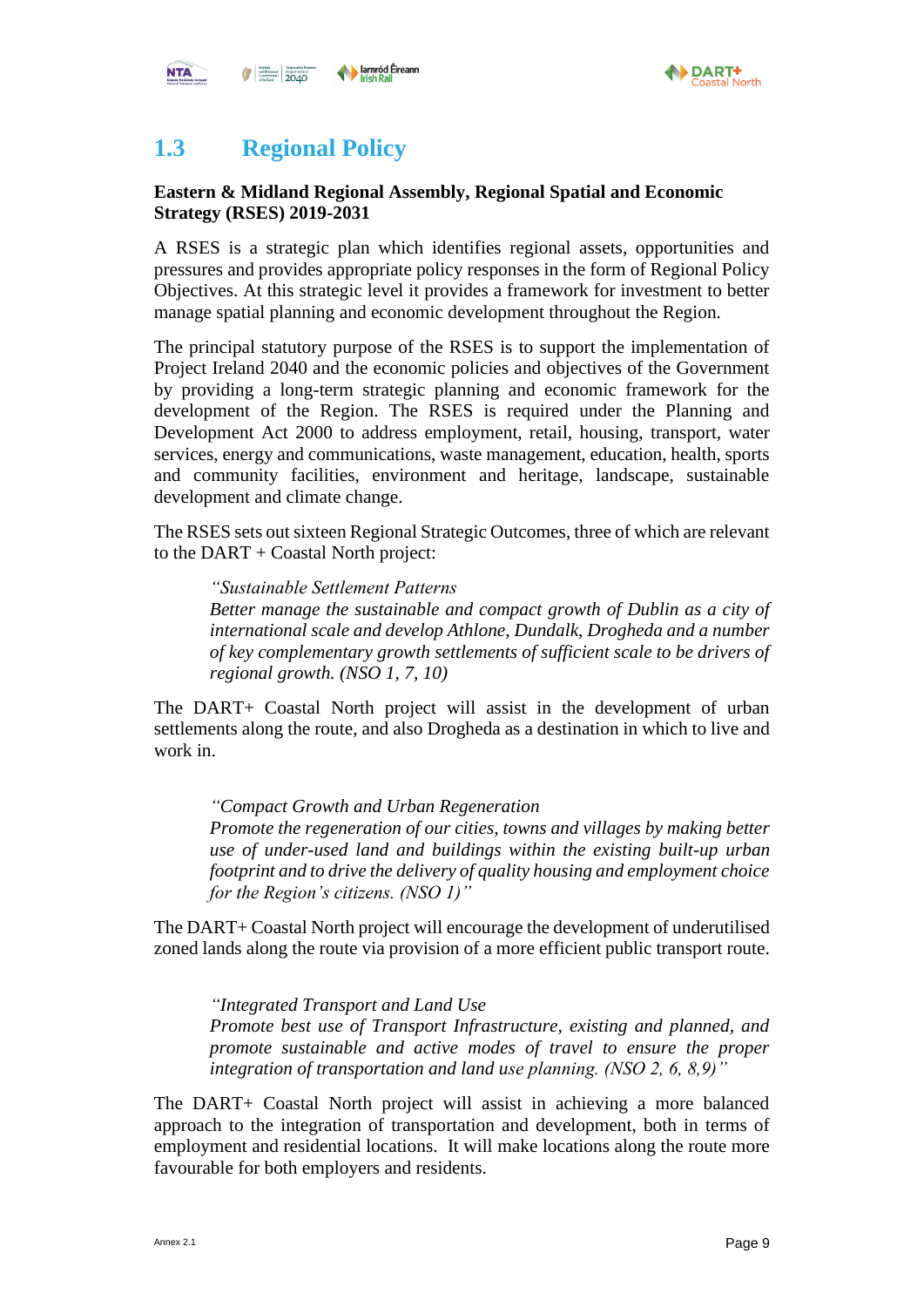



The 'DART Expansion' – the previous name for the DART+ Programme - is heavily referenced and supported in the document, including in relation to the development of the Dublin Metropolitan Area, and Drogheda.

Regional Policy Objective 5.2 states:

*"Support the delivery of key sustainable transport projects including Metrolink, DART and LUAS expansion programmes, BusConnects and the Greater Dublin Metropolitan Cycle Network and ensure that future development maximises the efficiency and protects the strategic capacity of the metropolitan area transport network, existing and planned."*

Regional Policy Objective 8.8: supports delivery of the rail projects set out in Table 8.2, subject to the outcome of appropriate environmental assessment and the planning process.

One of the projects set out in Table 8.2 is:

*"DART Expansion Programme – new infrastructure and electrification of existing lines, including provision of electrified services to Drogheda or further north on the Northern Line, Celbridge – Hazelhatch or further south on the Kildare Line, Maynooth and M3 Parkway on the Maynooth/Sligo Line, while continuing to provide DART services on the South-Eastern Line as far south as Greystones."*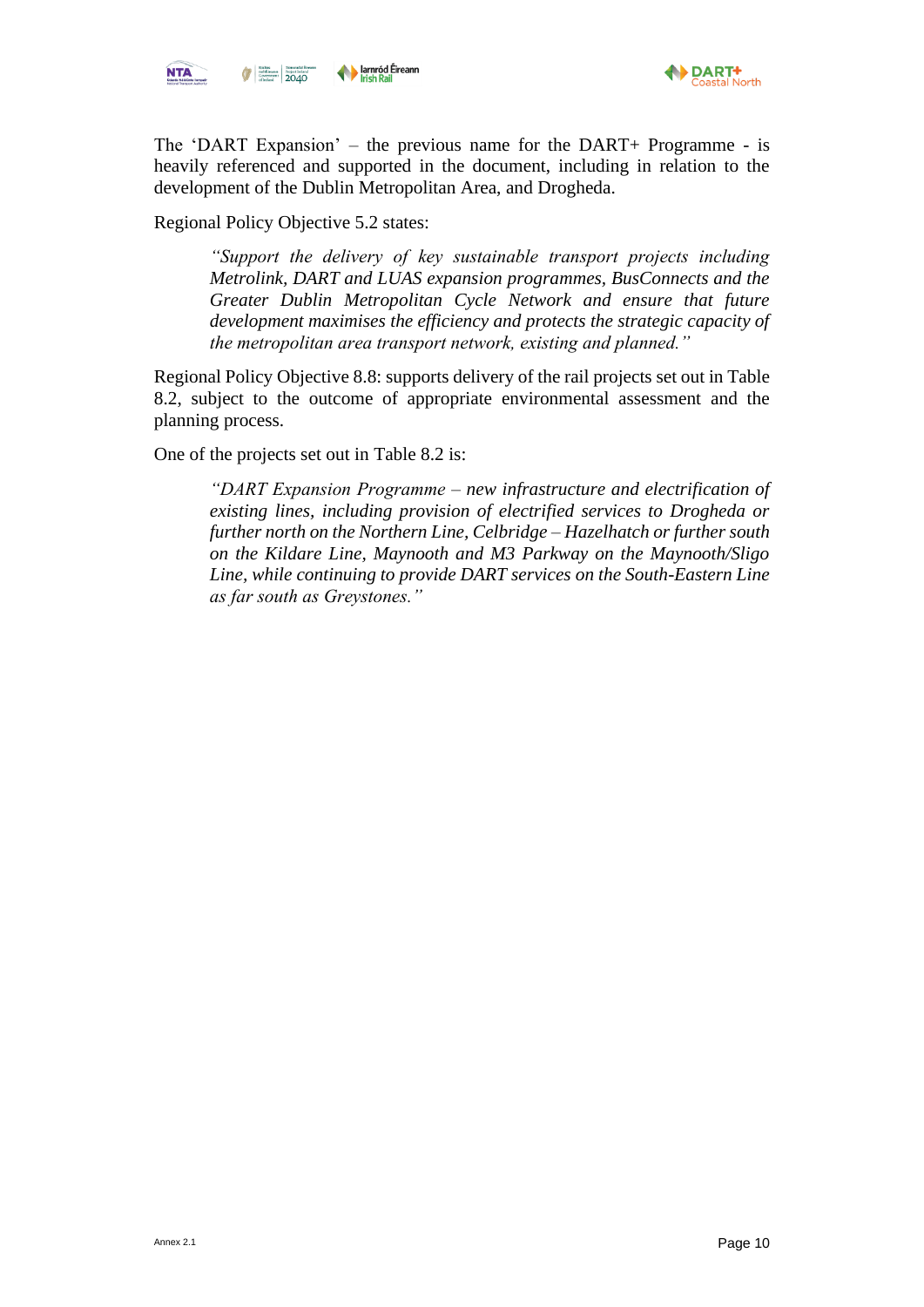



**Figure 1-2: Dublin Metropolitan Area Strategic Plan** *Source: Eastern and Midland Regional Spatial & Economic Strategy 2019-2031<sup>1</sup>*

### <span id="page-12-0"></span>**Transport Strategy for the Greater Dublin Area 2016-2035**

The Transport Strategy for the Greater Dublin Area 2016-2035 was published by the National Transport Authority. It provides a framework for the planning and delivery of transport infrastructure and services in the GDA.

It states that heavy rail (DART and Commuter Rail) provides the core high-capacity infrastructure and services that are central to the GDA's public transport system. It further states that whilst the rail network has continued to be developed over recent decades, significant work still remains to be done to create a fully integrated rail network.

The strategy assesses a number of options with regard to various transport corridors in the GDA including the Dublin to Belfast Corridor. With regard to the DART+ Programme, it states that it is the intention of the Strategy to:

*"Implement the DART Expansion Programme, which will provide DART services as far north as Drogheda; to Hazelhatch on the Kildare Line (including a tunnel connection from the Kildare Line to link with the Northern / South-Eastern Line); to Maynooth in the west and to the M3 Parkway;"*

<sup>&</sup>lt;sup>1</sup> Note that the of DART+ Coastal North project is part of the north-south corridor indicated in blue on this graphic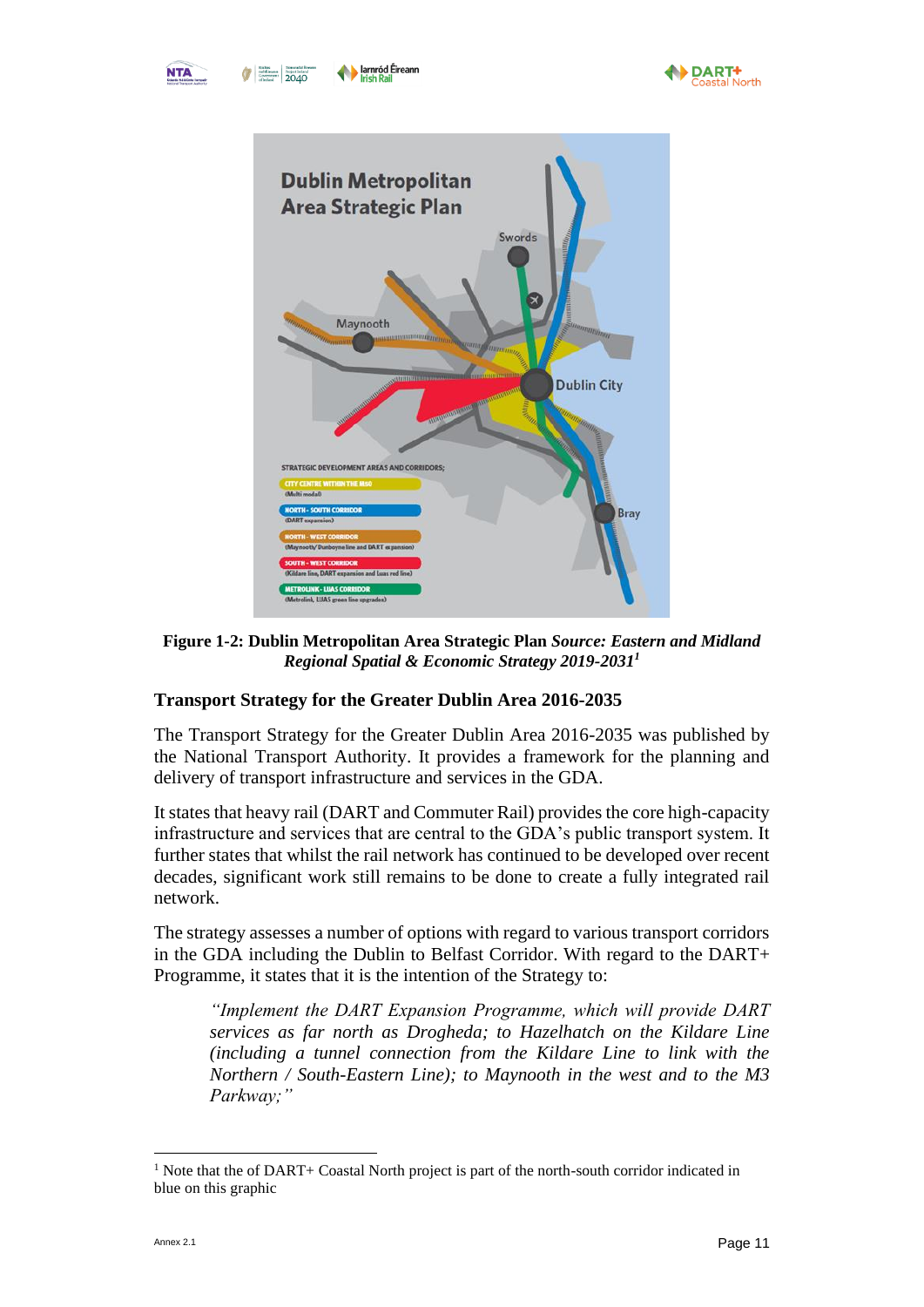

Eightes Tiomscadal Eiro<br>
Bandiment Project Ireland<br>
Covernment 2040



**Figure 1-3: 2035 Greater Dublin Area Heavy Rail Network** *Source: Transport Strategy for the Greater Dublin Area 2016-2035*

<span id="page-13-0"></span>The Strategy further states:

*"The DART Expansion Programme which is a cornerstone project of the strategy, will see the DART system expanded, providing fast, high-frequency electrified services to Drogheda on the Northern Line, Hazelhatch on the Kildare Line, Maynooth and M3 Parkway on the Maynooth/Sligo Line, while continuing to provide DART services on the South-Eastern Line as far south as Greystones."*

The Transport Strategy also outlines objectives for Transport Services and Integration noting that:

*"The DART services will operate to a high frequency with adequate capacity to cater for the passenger demand. It is anticipated that DART services in the city centre section of the network will operate to a regular ten minute service frequency in the peak hours from 2016 and will transition to a five minute service frequency following the completion of the DART Expansion Programme."*

The DART+ Coastal North project is in accordance with these regional policies. The draft Transport Strategy for the Greater Dublin Area 2022 – 2042 has also recently been published and is currently out for public consultation.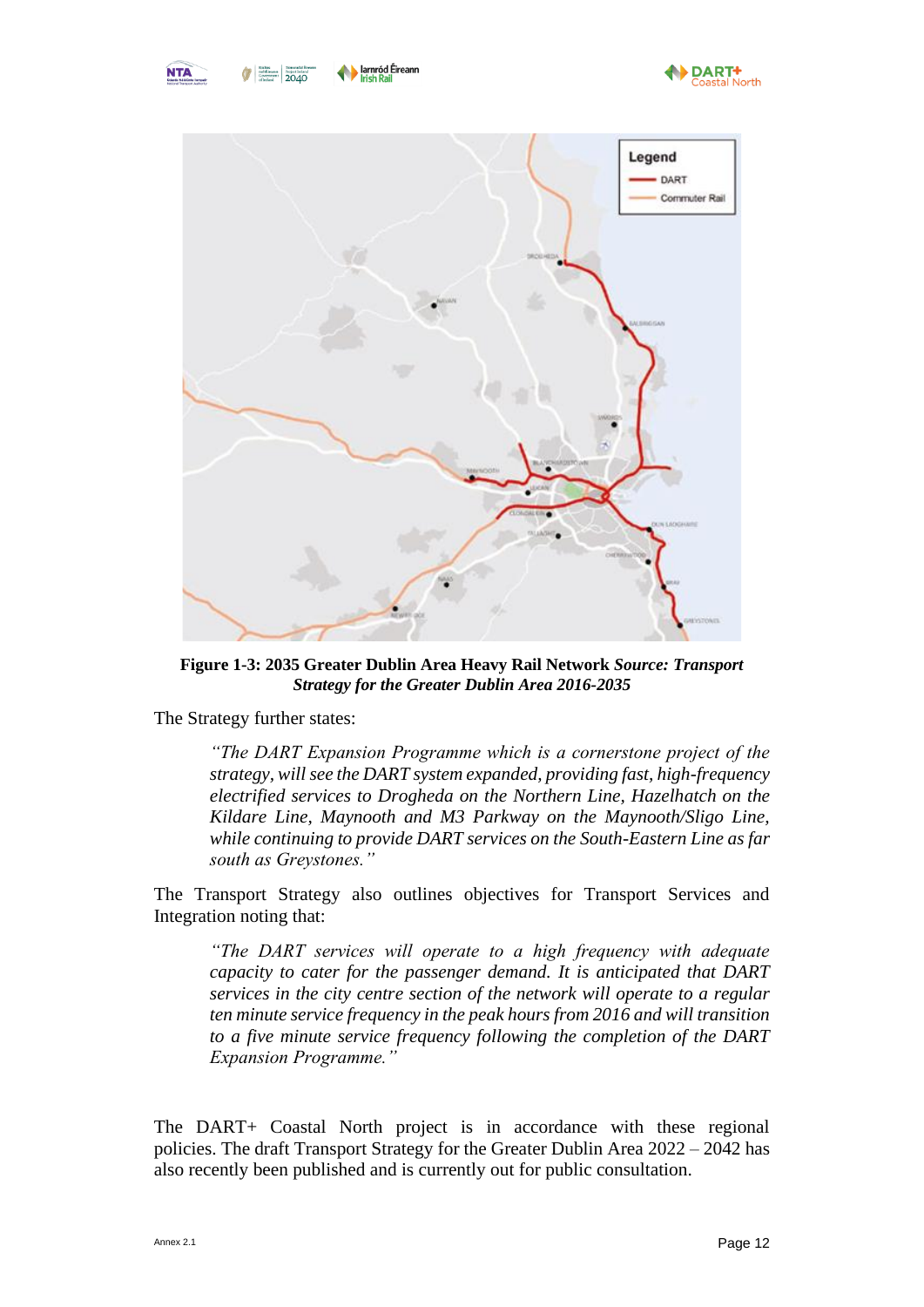

# <span id="page-14-0"></span>**1.4 Local Policy**

#### **Dublin City Development Plan 2016-2022**

The Dublin City Development Plan (2016-2022) sets out policies and objectives to guide how and where development will take place in the city over the lifetime of the plan.

The Development Plan contains a number of principles to guide the future development of the city, including "Movement":

*"Helping to build an integrated transport network and encouraging the provision of greater choice of public transport active travel."*

The following policies and objectives are relevant:

*"MTO1: To encourage intensification and mixed-use development along existing and planned public transport corridors and at transport nodes where sufficient public transport capacity and accessibility exists to meet the sustainable transport requirements of the development, having regard to conservation policies set out elsewhere in this plan and the need to make best use of urban land. Dublin City Council will seek to prepare SDZs, LAPs or other plans for areas surrounding key transport nodes, where appropriate, in order to guide future sustainable development."*

*MT3: To support and facilitate the development of an integrated public transport network with efficient interchange between transport modes, serving the existing and future needs of the city in association with relevant transport providers, agencies and stakeholders.* 

*MT4: To promote and facilitate the provision of Metro, all heavy elements of the DART Expansion Programme including DART Underground (rail interconnector), the electrification of existing lines, the expansion of Luas, and improvements to the bus network in order to achieve strategic transport objectives.*

*MT6: (i) To work with Iarnród Eireann, the NTA, Transport Infrastructure Ireland (TII) and other operators to progress a coordinated approach to improving the rail network, integrated with other public transport modes to ensure maximum public benefit and promoting sustainable transport and improved connectivity.*

*MTO5: (i) To facilitate and support measures proposed by transport agencies to enhance capacity on existing public transport lines and services, to provide/ improve interchange facilities and provide new infrastructure."*

The DART+ Coastal North project aligns with these policies and objectives and the overall vision of enabling the growth of a more sustainable city with enhanced access to public transport facilities.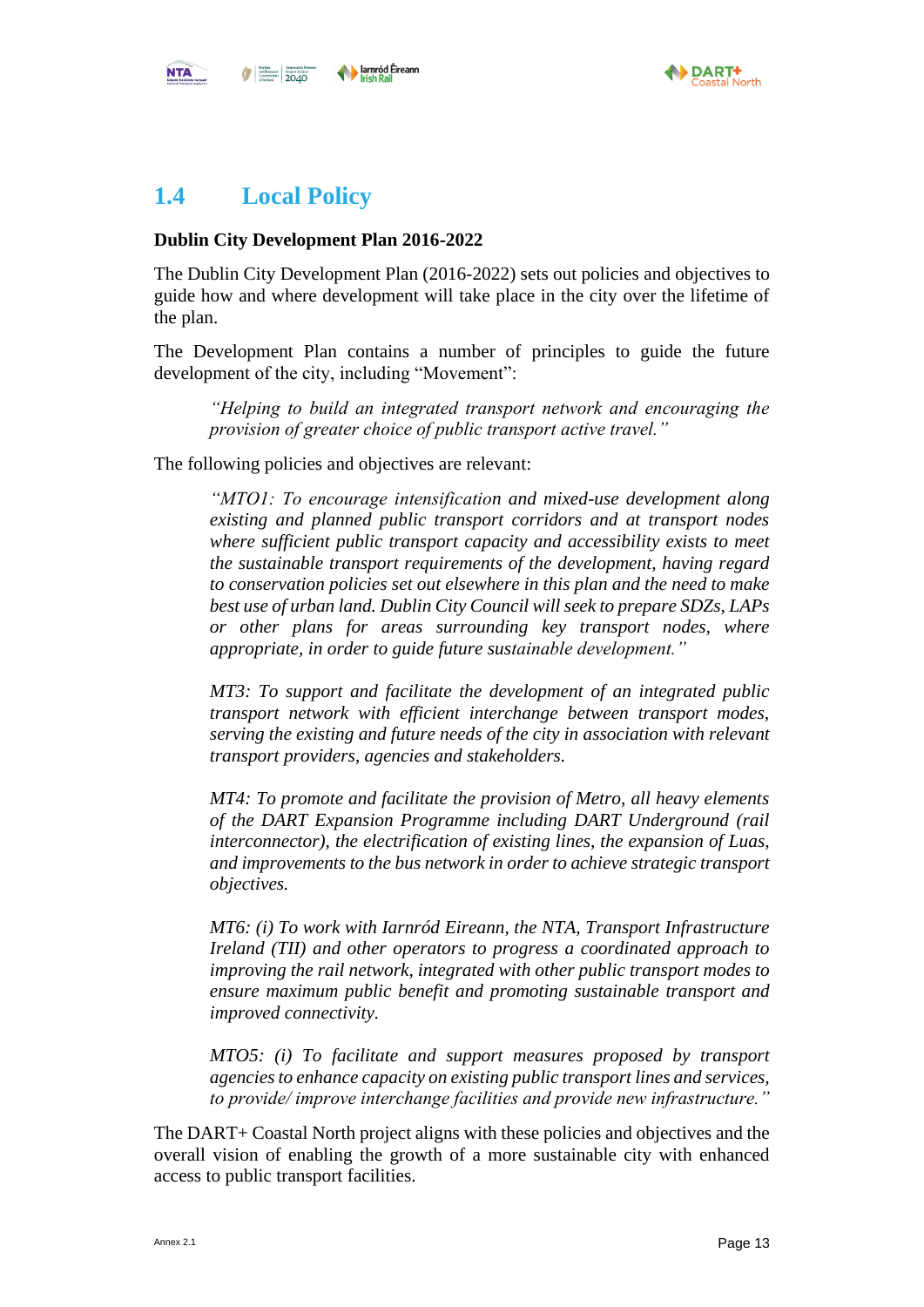



#### Zoning Objectives

The railway and stations are unzoned lands (technically known as "white land").

The railway line goes though or is adjacent to the following zoning objectives:

- Z1 Sustainable Residential Neighbourhoods
- Z2 Residential Neighbourhoods (Conservation Areas)
- Z3 Neighbourhood Centres
- Z4 District Centres (incorporating Key District Centres)
- Z6 Employment/Enterprise
- Z9 Amenity/Open Space Lands/Green Network
- Z14 Strategic Development and Regeneration Areas (SDRAs)

The DART+ Coastal North project will not contravene any of these zoning objectives.

#### Protected Structures

There is only one protected structure identified in Dublin County Council jurisdiction along the DART+ Coastal North route:

Ref: 880; Railway Bridge, Clontarf Road, Dublin 3: "twin-arch cutstone railway bridge inclusive of stone embankment walls".

Any works associated with the DART + North Coastal project that may affect this bridge will have to be carefully assessed.

#### Amenity Designations

There are designated conservation areas associated with the Tolka River, Santry River and a parkland area north of the St Donagh Road in Kilbarrack. The DART+ Coastal North project either adjoins or oversails these conservation areas, however works associated with the project are unlikely to affect these designations.

#### **Clongriffin-Belmayne Local Area Plan (LAP)**

Clongriffin-Belmayne Local Area Plan was published in 2012 and extended until December 2022. The vision of the plan is to facilitate the development of a highly sustainable, mixed use urban neighbourhood with a distinct identity based around high quality public transport nodes.

The LAP areas are located on the northern border of Dublin City Council and are primarily zoned Z14, the objective of which is "to seek the social, economic and physical development and/or rejuvenation of an area with mixed use of which residential and "Z6" (enterprise and employment) would be the predominant uses".

The main goal of the plan in relation to movement and transport is: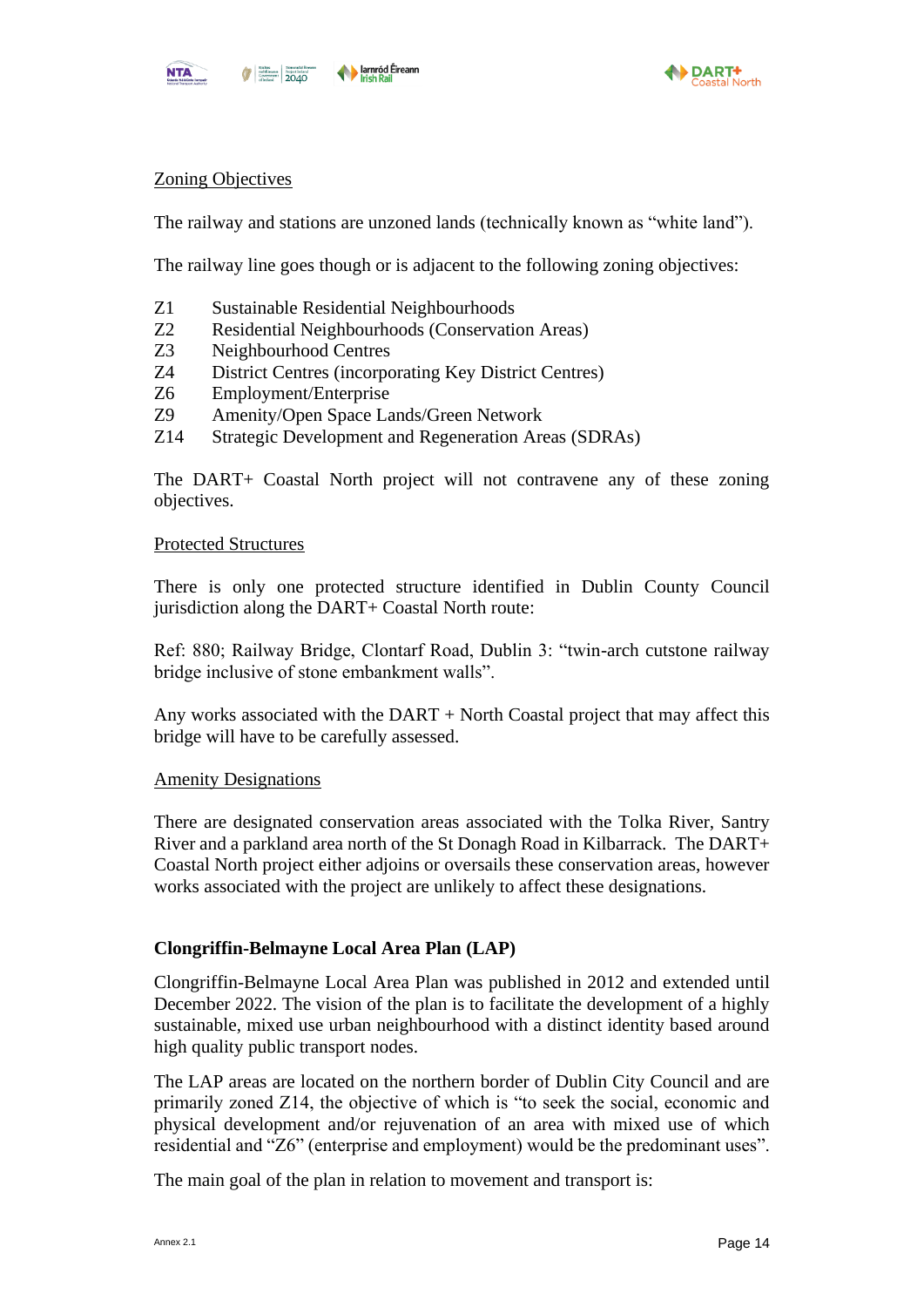

*"To promote ease of movement within and access to the area by incorporating a high quality, integrated transport network through improvements to the existing road, rail and public transport network, together with improved cycling and pedestrian facilities within the local area."*

The key aims of the Movement and Transport Section of relevance are:

*"To improve accessibility and maximise the use of public transport.* 

*Cater not only for travel demand but also for reductions in congestion and pollution.* 

*Place a stronger emphasis on sustainable forms of transport such as walking, cycling and public transport, particularly for short trips."*

Objective MT05 is also relevant:

*"To liaise with Irish Rail and promote greater frequency and enhanced services at Clongriffin Rail Station for commuters as the area continues to grow."*

Clongriffin railway station is recognised as a key development node with additional height and densities permitted in proximity to the station.

The DART+ Coastal North project, including the rail enhancements at Clongriffin railway station, complements the aims and objectives of the LAP enabling the development of a sustainable, mixed use urban quarter adjoining a high-quality public transport node.

There are no policies, objectives or designated areas related to the natural or built environment that would be impacted by the DART+ Coastal North project.

#### **Fingal Development Plan 2017-2023**

The Fingal Development Plan 2017-2023 sets out the Council's proposed policies and objectives for the development of the County over the period of the plan. The Development Plan seeks to develop and improve, in a sustainable manner, the social, economic, environmental and cultural assets of the County.

The Strategic Vision for the plan contains a number of sectoral policies, the following of which are relevant:

*"Consolidate urban areas to provide a vibrant, attractive environment for living and working, facilitating efficient movement by sustainable modes of transport throughout the County."*

*Make better use of key resources such as land, water, energy, waste and transportation infrastructure.* 

*Reduce climate change through settlement and travel patterns and reduced use of non-renewable resources."*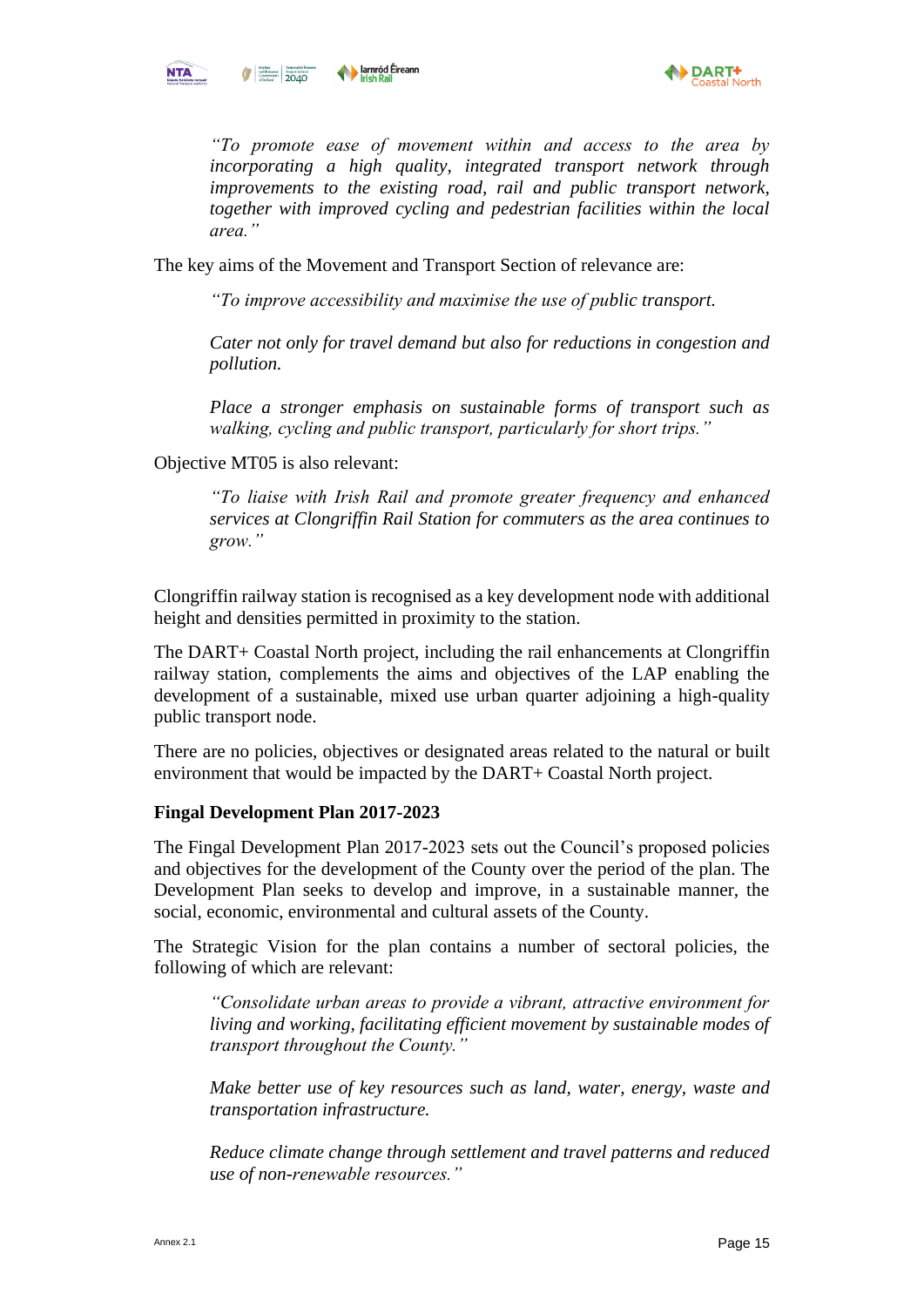



The Strategic Vision intends to deliver on the Main Aims of the Plan by, inter alia:

*"Seek the development of a high quality public transport system throughout the County and linking to adjoining counties, including the development of the indicative route for New Metro North and Light Rail Corridor, improvements to railway infrastructure including the DART Expansion Programme, Quality Bus Corridors (QBCs) and Bus Rapid Transit (BRT) systems, together with enhanced facilities for walking and cycling."*

*With regard to the development strategy for Balbriggan, Objective 12 states:*

*"Promote and facilitate an enhanced railway station (a Protected Structure) and rail service, including the extension of the DART rail service to Balbriggan."*

The following objectives in relation to transportation are also relevant:

*"Objective MT01: Support National and Regional transport policies as they apply to Fingal. In particular, the Council supports the Government's commitment to the proposed new Metro North and DART expansion included in Building on Recovery: Infrastructure and Capital Investment 2016-2021. The Council also supports the implementation of sustainable transport solutions.* 

*Objective MT02: Support the recommendations of the National Transport Authority's Transport Strategy for the Greater Dublin Area 2016-2035 to facilitate the future sustainable growth of Fingal.*

*Objective MT05: Integrate land use with transportation by allowing higher density development along higher capacity public transport corridors.*

*Objective MT30: Support Iarnród Éireann and the NTA in implementing the DART Expansion Programme, including the extension of the DART line to Balbriggan, the design and planning for the expansion of DART services to Maynooth, and the redesign of the DART Underground."*

#### Zoning Objectives

The railway and stations are unzoned (technically known as "white land"). The rail line goes though or is adjacent to the following zoning objectives:

"GB" Greenbelt "GE" General Employment "HA" High Amenity "MC" Major Town Centre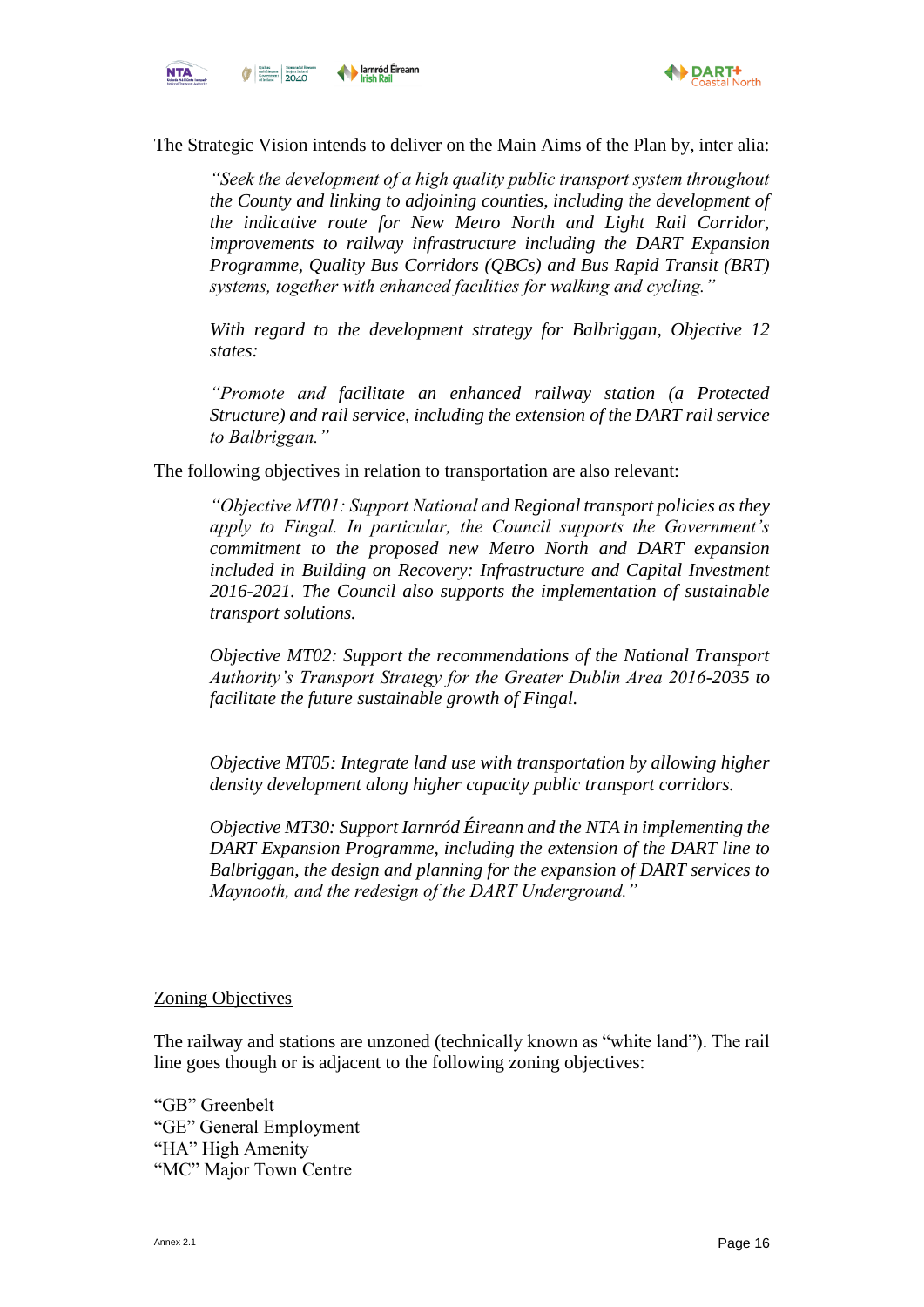



"OS" Open Space "RA" Residential Area "RS" Residential "RU" Rural "TC" Town And District Centre

The DART+ Coastal North project will not contravene any of these zoning objectives. However, careful design will have to be considered in relation to the more sensitive zoning objectives such as High Amenity lands.

#### Protected Structures

There are a significant number of protected structures on or adjoining the railway and stations. These are detailed in the Constraints Report (Annex 3.1 of the Preliminary Options Selection Report). Any works associated with the DART+ Coastal North project that may affect protected structures will have to be carefully assessed.

#### Site Specific Objectives

There are a number of Indicative Cycle/Pedestrian Routes adjoining the existing railway line including:

- Howth Junction north to Grange Road.
- Sutton Station east to Howth Station.
- Malahide Estuary north across Malahide Railway Viaduct.
- From Donabate north across the Rogerstown Viaduct.
- Baldoyle to Portmarnock Greenway.

#### Local Objectives

*2: Promote and facilitate a pedestrian over-bridge as part of an attractive walkway along Tanner's Water Lane to the proposed coastal path linking to the town centre [south of Balbriggan].*

*13: Facilitate, in consultation with Iarnród Éireann, the provision of a railway station at Ballykea [south of Skerries].*

The design of the DART+ Coastal North project will have to take these objectives into account; however, it must be acknowledged that the provision of new railway stations is outside of the scope of the current project.

#### **Baldoyle-Stapolin LAP**

Baldoyle-Stapolin LAP was adopted in 2013 and extended to May 2023. The LAP lands are located on the southern boundary of Fingal County Council where they meet the administrative area of Dublin City Council along the Dublin – Belfast railway. To the west of the railway lies the developing mixed-use area of Clongriffin within Dublin City Council's wider North Fringe Area encompassing Northern Cross / Clare Hall / Belmayne to Clongriffin. This, along with Baldoyle Stapolin, is one of Dublin's larger new development areas and, when completed, is envisaged to have up to 10,000 new homes as well as new retail and commercial areas. The Plan lands comprise the site of the former Baldoyle Racecourse and Stapolin House.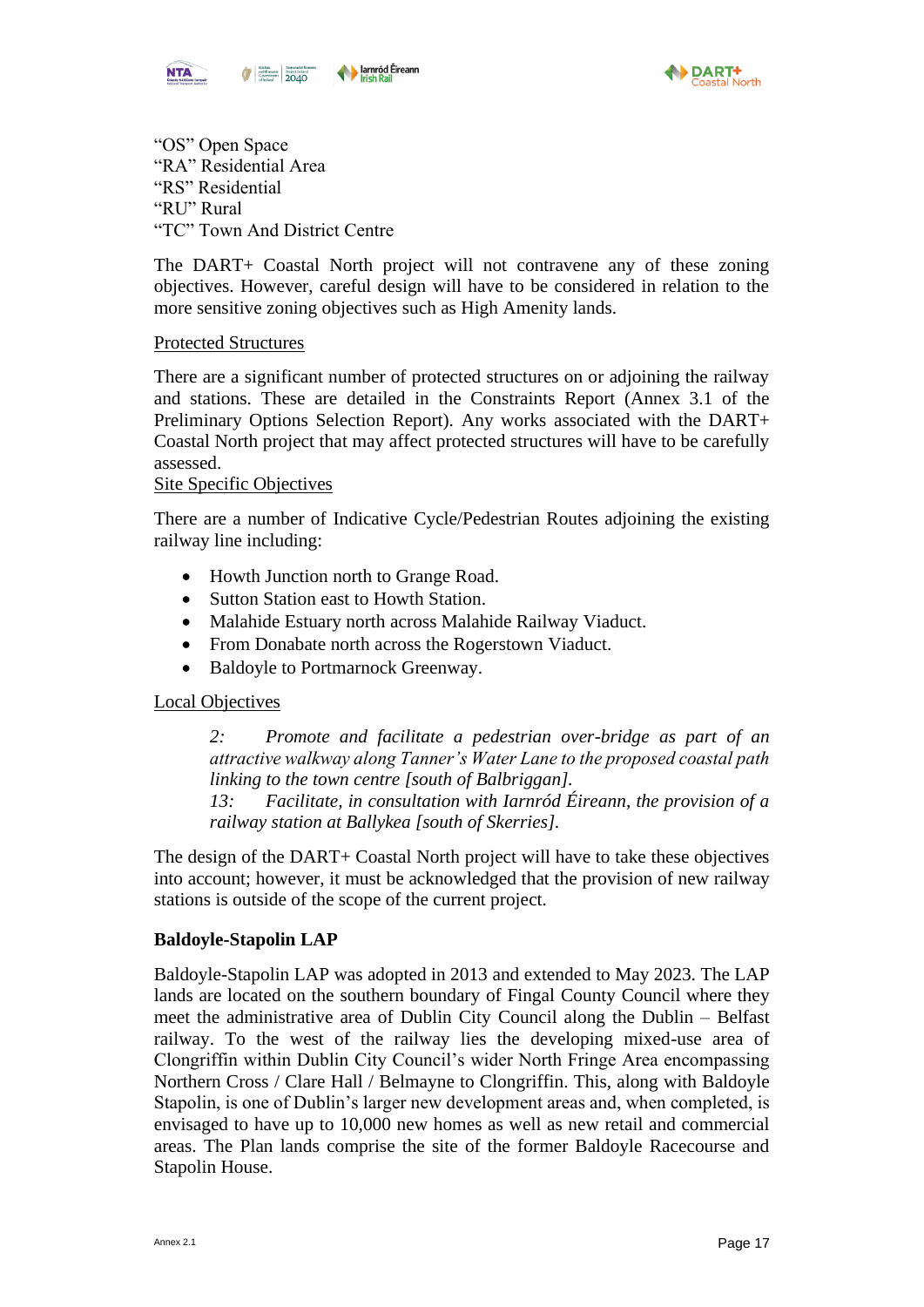



The vision for Baldoyle-Stapolin is to create a place to live that is appealing, distinctive and sustainable, with minimal impact on the surrounding environment and the coast. It is envisaged that Baldoyle-Stapolin will develop as a sustainable community comprised of new homes, community, leisure and educational facilities based around an identifiable and accessible new village centre which will form the heart of the area. With a range of different sizes and types of homes, as well as integrated amenities and excellent public transport, this will be a fledgling neighbourhood with a varied social mix and will embody the principles of sustainability, sustainable communities and inclusiveness.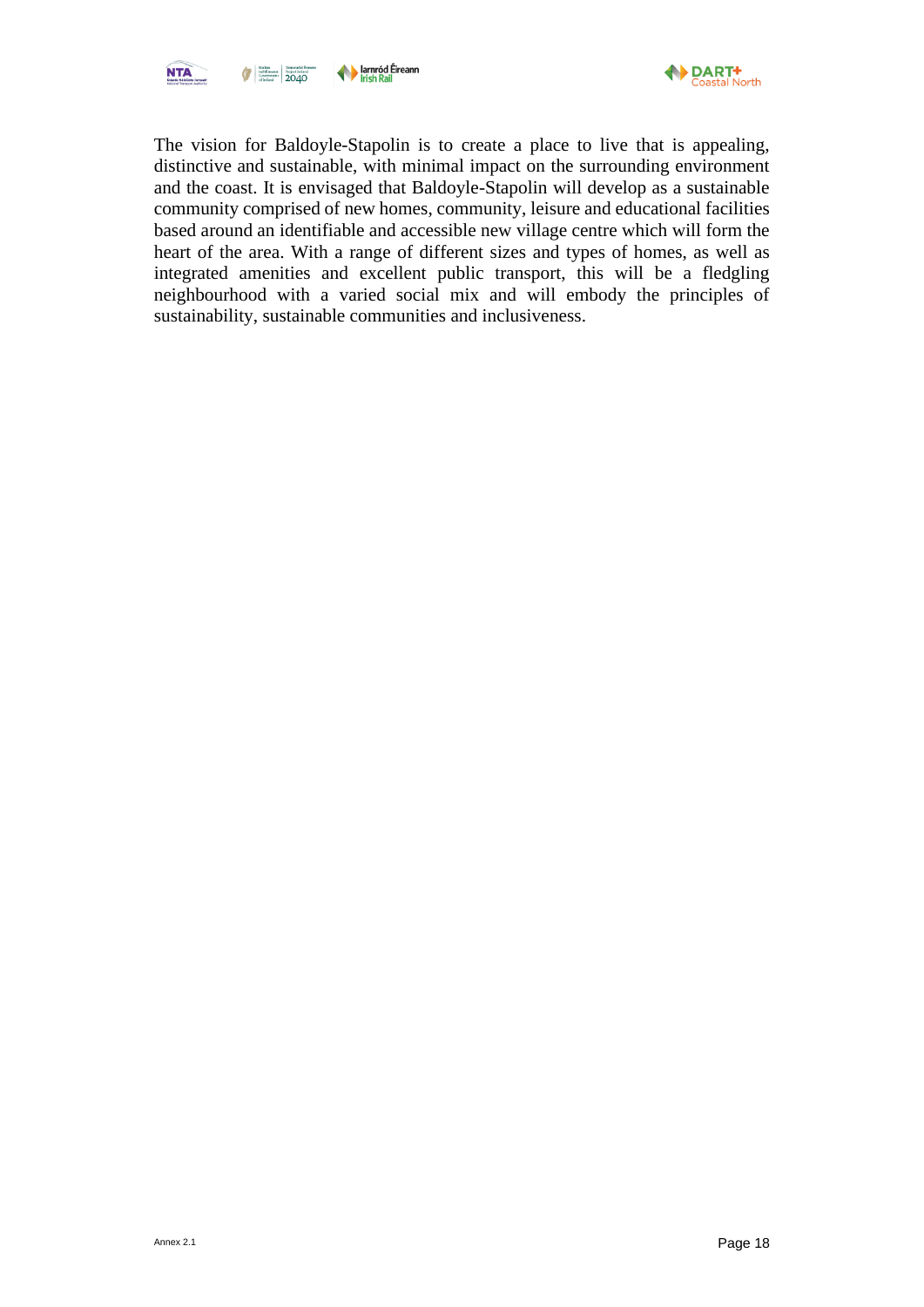





<span id="page-20-0"></span>**Figure 1-4: Baldoyle-Strapolin LAP Map 2013-2019** *Source: Baldoyle-Strapolin Local Area Plan*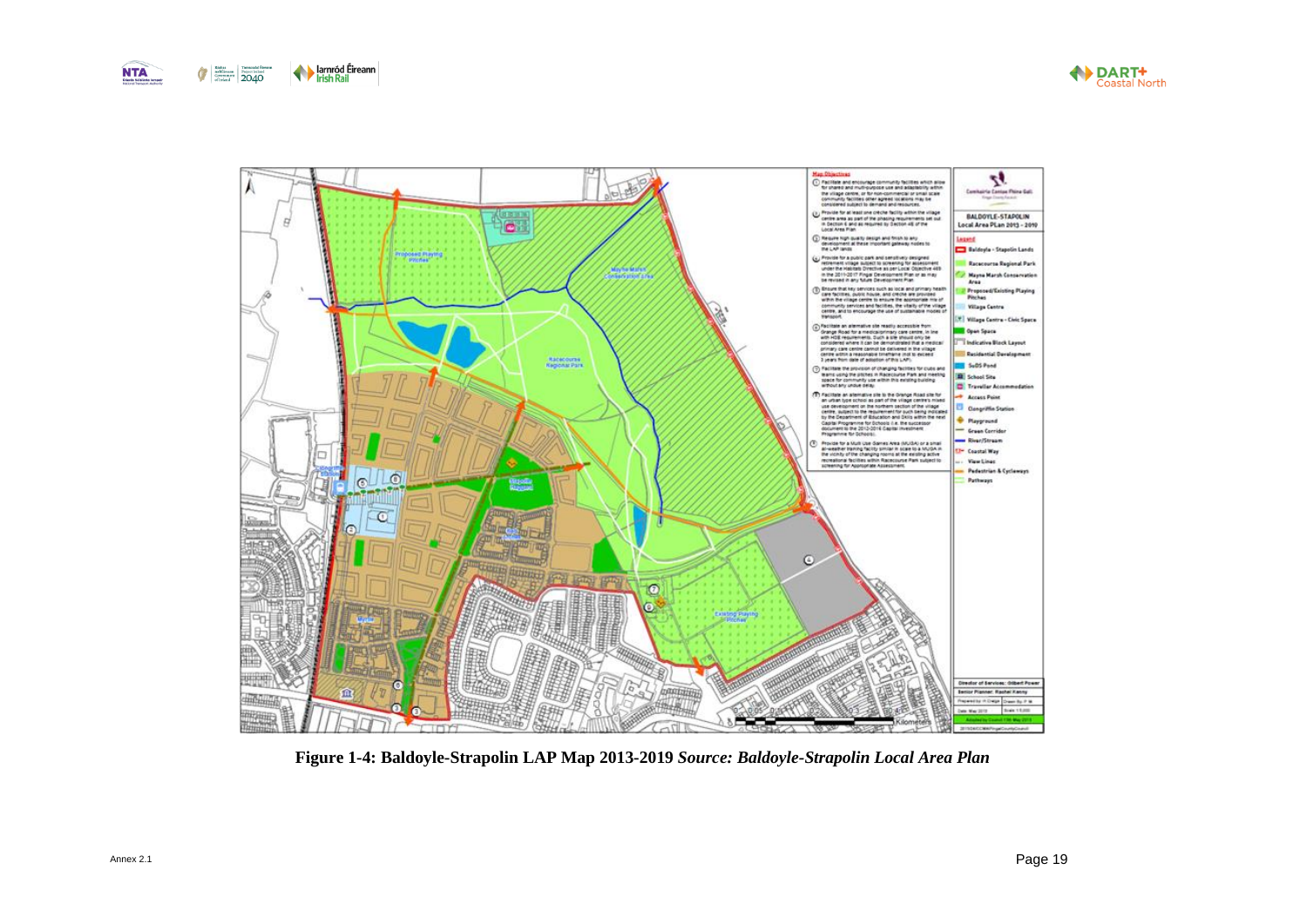



Zoning is provided for between 800-1100 new dwellings and a new village centre. The latter is defined as a sustainable mixed-use centre for Baldoyle-Stapolin which meets local needs by providing a range of retail, commercial, leisure and residential uses and establishes a distinctive sense of place and heart for the community.

The village centre is located directly adjacent to Clongriffin Station.

Objective GI 16 states:

*"Create new green links to connect publicly accessible open spaces to main destination points, such as the DART station, bus stops, village centre, proposed school, health facilities and other publicly accessible open spaces including Racecourse Park."*

The DART+ Coastal North project will help realise that the vision and objectives of the Plan. It will provide a better service to the area, thereby encouraging the full development of the village and greater usage of the DART, leading to a more sustainable community.

There are no policies, objectives or designated areas related to the natural or built environment that would be impacted by the DART+ Coastal North project. However, one recommended road improvement may be relevant to the design of the project:

*"Baldoyle Public Transport Bridge: An extension of Red Arches Road and bridge over the rail line at Clongriffin DART station and connection with the east-west link of Clongriffin Main Street to accommodate buses, pedestrians and cyclists."*

#### **Portmarnock South Local Area Plan 2013**

The Portmarnock South Local Area Plan 2013 was adopted by the Council in July 2013 and was extended up to July 2023. The Portmarnock South LAP comprises a land area of circa 86 hectares of which 40.36 hectares are zoned as residential. The majority of the remainder of the lands are zoned off for open space and amenities. The lands are directly to the south-east of Portmarnock DART station.

The main purpose of the Portmarnock South LAP 2013 is to set out a framework for the development of the lands to provide for a sustainable residential community within close proximity to a high quality public transport corridor while recognising the environmental sensitivities of the site.

The vision for Portmarnock South is to develop a high-quality urban environment with a unique sense of place, maximising and respecting the opportunities presented by the area's natural assets and coastal location adjoining Baldoyle Bay and recognising its high level of accessibility to Portmarnock DART station.

Objective TM 1 is relevant:

*"Ensure that future planning applications and development of the plan*  lands are designed to have regard to Iarnród Éireann future rail *improvement proposals."*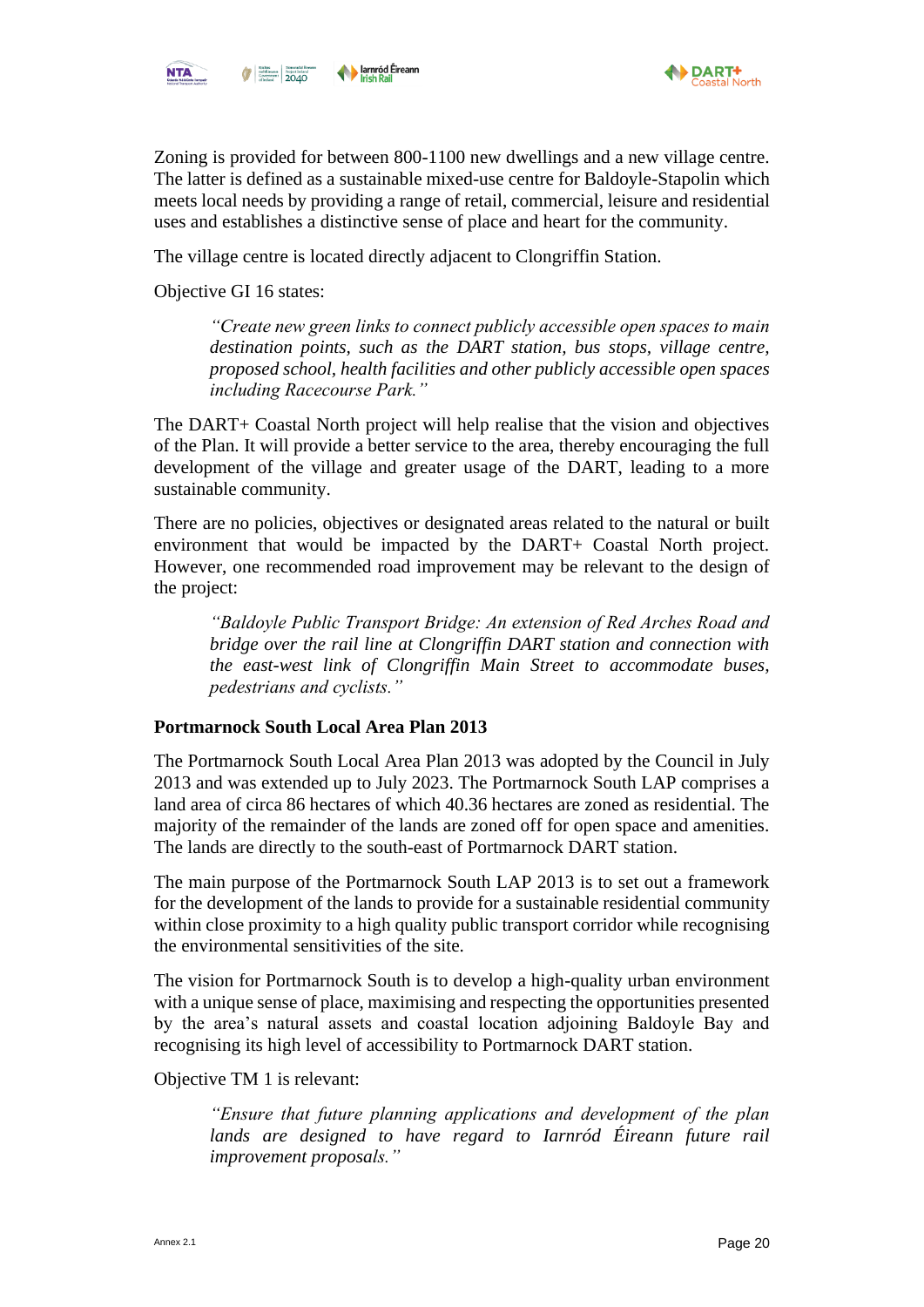



Portmarnock train station is a crucial element in contributing to sustainable development. The entire residential plan lands are within walking distance of the train station. The plan lands could not be developed without the proximity to the DART station.

The DART+ Coastal North project will contribute to the sustainable development of these lands.

There are no policies, objectives or designated areas related to the natural or built environment that would be impacted by the DART+ Coastal North project.

#### **Donabate LAP 2016**

The Donabate LAP 2013 was adopted by the Council in March 2016 and was extended up to July 2026. The LAP comprises approx. 138 hectares (340 acres) of land in four separate parcels. The LAP seeks to establish a framework for the planned, co-ordinated and sustainable development of these lands supported by an overriding Vision Statement and supported by four Strategic Aims. The adopted Vision Statement seeks, inter alia, to:

*"Provide for the structured development of the identified new residential areas of Donabate such that they integrate into the established village and support the continued growth of a vibrant and attractive town for existing and future residents. New development will be accompanied by the required community, educational, transport, drainage and recreational infrastructure to ensure the protection and enhancement of local amenities and the continued growth of local services in Donabate".*

The LAP notes that the NTA has requested that Irish Rail progress the planning for the extension of the DART rail service along the northern rail line, to include Donabate.

Objective 3.2 is relevant in this regard.

*"Support the NTA's proposed electrification of the Northern Line from Malahide to Balbriggan to allow an extension of DART services to Balbriggan."*

The majority of the lands zoned in the LAP are within 1000m of Donabate railway station. The DART+ Coastal North project will help to facilitate the development of these lands in a sustainable manner.

There are no policies, objectives or designated areas related to the natural or built environment that would be impacted by the DART+ Coastal North project.

#### **Meath County Development Plan 2021-2027**

The Meath County Development Plan 2021-2027 was adopted on 22nd September 2021 and came into effect on 3rd November 2021.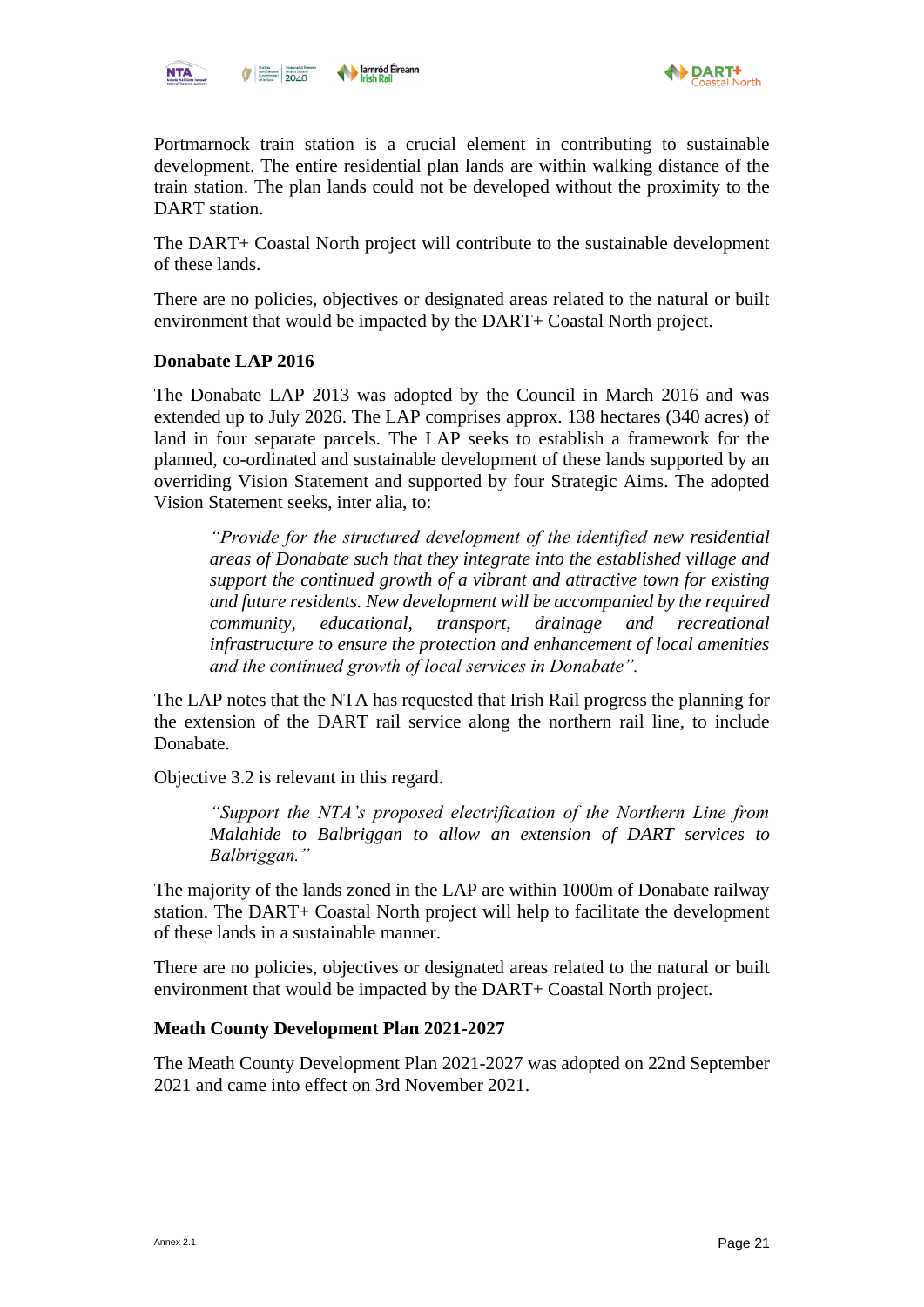



**Figure 1-5: Core Strategy Map** *Source Meath Development Plan 2021-2027*

<span id="page-23-0"></span>It is a strategic aim of the Development Plan to create attractive efficient compact settlements which reduce the need to travel and improve the quality of life for inhabitants.

The following policies and objectives in the Draft Development Plan of specific relevance to the DART+ Coastal North project include:

*"MOV POL 1: To support and facilitate the integration of land use with transportation infrastructure, through the development of sustainable compact settlements which are well served by public transport, in line with the guiding principles outlined in RPO 8.1 of the EMRA RSES 2019-2031*

*MOV POL 3: To promote sustainable land use planning measures which facilitate transportation efficiency, economic returns on transport investment, minimisation of environmental impacts and a general shift towards the greater use of public transportation throughout the County.*

The DART+ Coastal North project complies with the strategic vision and the specific policies of the Development Plan.

#### Zoning Objectives

The railway line goes though or is adjacent to the following zoning objectives:

A1 – Existing Residential A2 – New Residential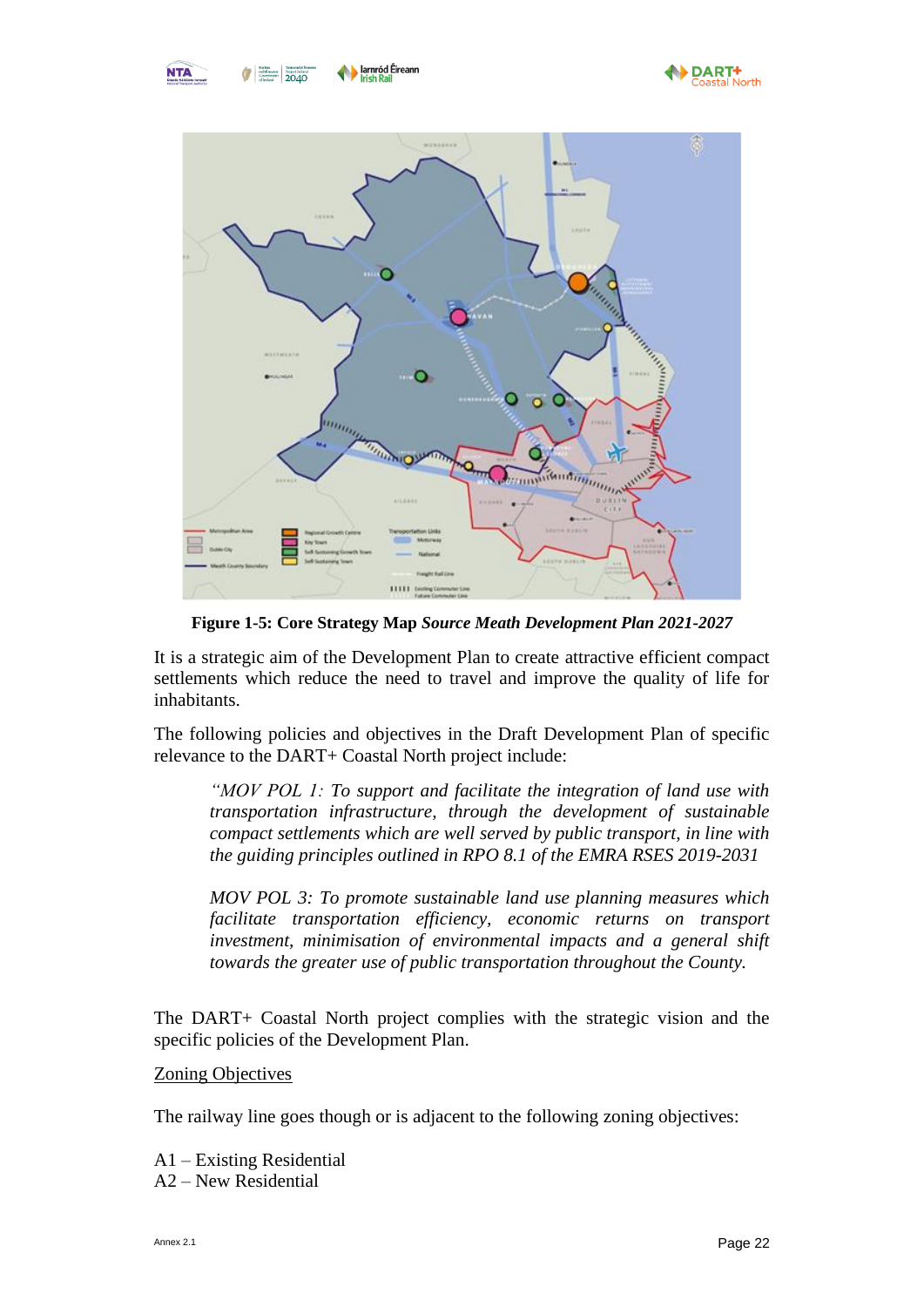



B1 – Commercial Town or Village Centre

E1/E2 – Strategic Employment Zones (High Technology Uses) / General Enterprise & Employment

F1 – Open Space

- G1 Community Infrastructure
- RA Rural Area
- TU Transport and Utilities

WL – White Lands (To protect strategic lands from inappropriate forms of development which would impede the orderly expansion of a strategic urban centre.)

#### Protected Structures

There are a number of protected structures on or adjoining the railway and stations as detailed in the Constraints Report (Annex 3.1 of the Preliminary Options Selection Report). Any works associated with the DART+ Coastal North project that may affect protected structures will have to be carefully assessed.

#### **East Meath LAP 2014-2020**

This LAP has been prepared to provide a statutory framework for the future growth and development of Bettystown-Laytown-Mornington East-Donacarney-Mornington. The purpose of the LAP is to guide future development within these towns and villages in a sustainable and equitable manner and to inform members of the public, the local community, stakeholders and developers of the policies and objectives that will shape development within the plan area.

The Plan identifies lands adjacent to Laytown Railway station as being suitable for employment uses together with park and ride facilities.

The following policies in the LAP of specific relevance to the DART+ Coastal North project include:

*TD POL 12: To develop the east coast rail line as a valuable tourist resource creating ease of access from North and South to a variety of attractions and recreational activities associated with the coastline.*

*TM POL 13: To support the improvement of existing rail transport infrastructure including the existing Dublin – Drogheda rail service which serves the urban settlement of Laytown and Gormanstown and to seek to have the proposed electrification of this rail line extended to Drogheda."*

The DART+ Coastal North project is consistent with the policies of the LAP, in particular with regard to the development of lands adjacent to Laytown railway station. The proposed development will specifically comply with the two policies outlined above in terms of developing the "east coast rail line" and the electrification of this rail line extended to Drogheda.

There are no policies, objectives or designated areas related to the natural or built environment that would be impacted by the DART+ Coastal North project.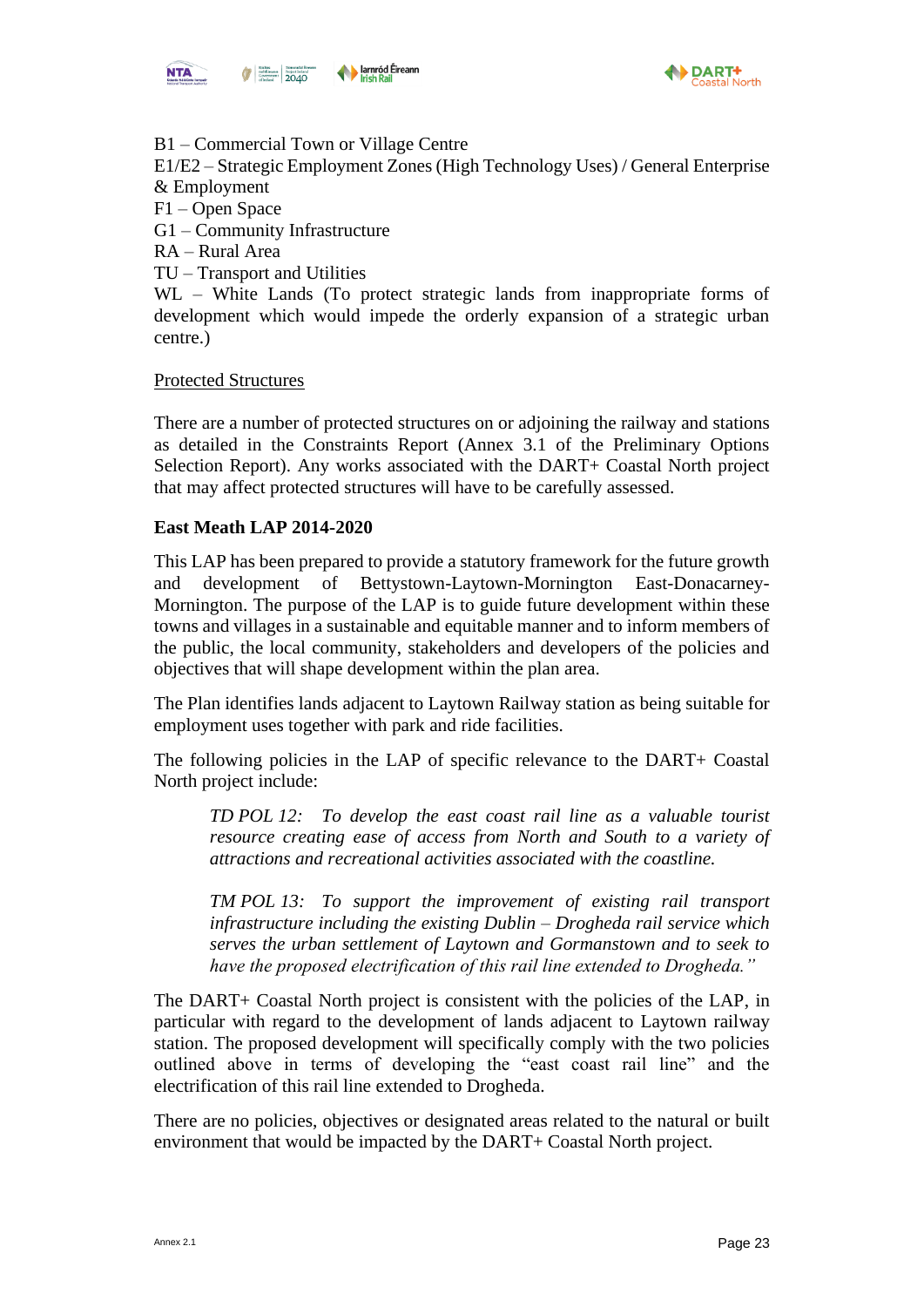

**NTA** 

### **Louth County Development Plan 2021-2027**

The Louth County Development Plan 2021-2027 was adopted on 30th September 2021. The Plan came into effect on 11th November 2021.

The Louth County Development Plan 2021-2027 has superseded the Drogheda Borough Council Development Plan 2011-2017 and the North Drogheda and Environs Local Area Plan.



<span id="page-25-0"></span>**Figure 1-6: Louth Core Strategy Map** *Source: Louth County Development Plan 2021- 2027*

A key priority of the plan is to promote the continued sustainable and compact growth of the town as a regional driver of city scale with a target population of 50,000 by 2031. This will be supported by objectives to regenerate the town centre, promote compact growth in the town's hinterlands and enhance the role of Drogheda as a self-sustaining strategic employment centre on the Dublin-Belfast Economic Corridor.

The Plan states the following in relation to Drogheda:

*"The goal of achieving compact growth will require improved accessibility, sustainable mobility and the requisite infrastructure to enable Drogheda to grow as a Regional Growth Centre (RGC). The town will benefit from the extension of the DART service and improvements will be required to MacBride station relating to accessibility."*